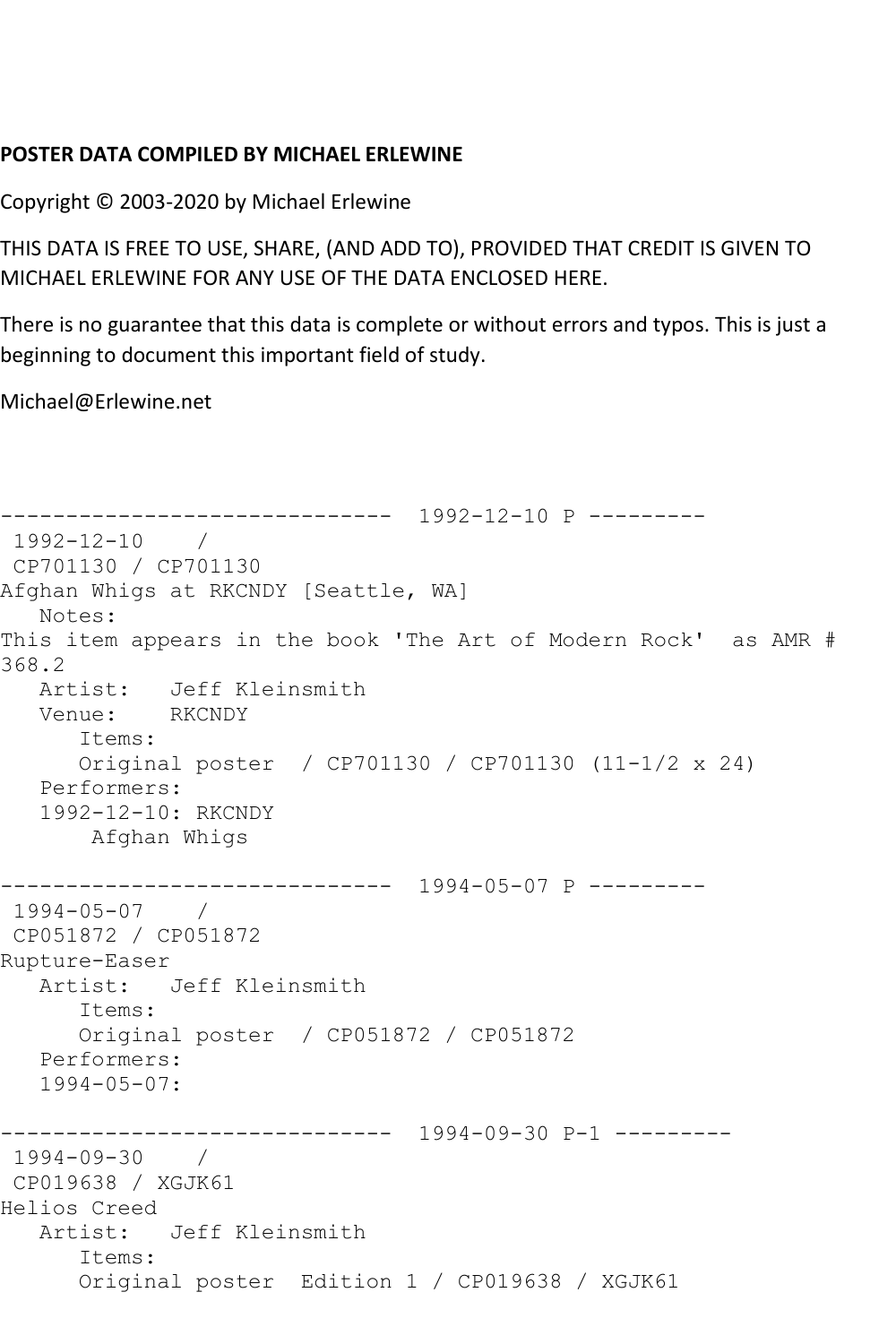Performers: 1994-09-30: Helios Creed / Love 666 ------------------------------ 1995-04-14 P ---------  $1995 - 04 - 14$ CP051897 / CP051897 Guided By Voices, Mary Lou Lord at Crocodile Cafe - Seattle, WA Artist: Jeff Kleinsmith Venue: Crocodile Cafe Items: Original poster / CP051897 / CP051897 Performers: 1995-04-14: Crocodile Cafe Guided By Voices / Mary Lou Lord ------------------------------ 1995-05-19 P-1 --------- 1995-05-19 / CP019642 / XGJK80 Supersuckers Artist: Jeff Kleinsmith Items: Original poster Edition 1 / CP019642 / XGJK80 Performers: 1995-05-19: Supersuckers ------------------------------ 1995-11-23 P --------- 1995-11-23 / CP701128 / CP701128 Boss Hog, Railroad Jerk at Moe Notes: This item appears in the book 'The Art of Modern Rock' as AMR # 367.3 Artist: Jeff Kleinsmith<br>Venue: Moe Venue: Items: Original poster / CP701128 / CP701128 (12 x 26) Performers: 1995-11-23: Moe Boss Hog / Railroad Jerk ------------------------------ 1996-07-31 P --------- 1996-07-31 / CP051885 / CP051885 More Noise Please, Jesse Bernstein Artist: Jeff Kleinsmith Items: Original poster / CP051885 / CP051885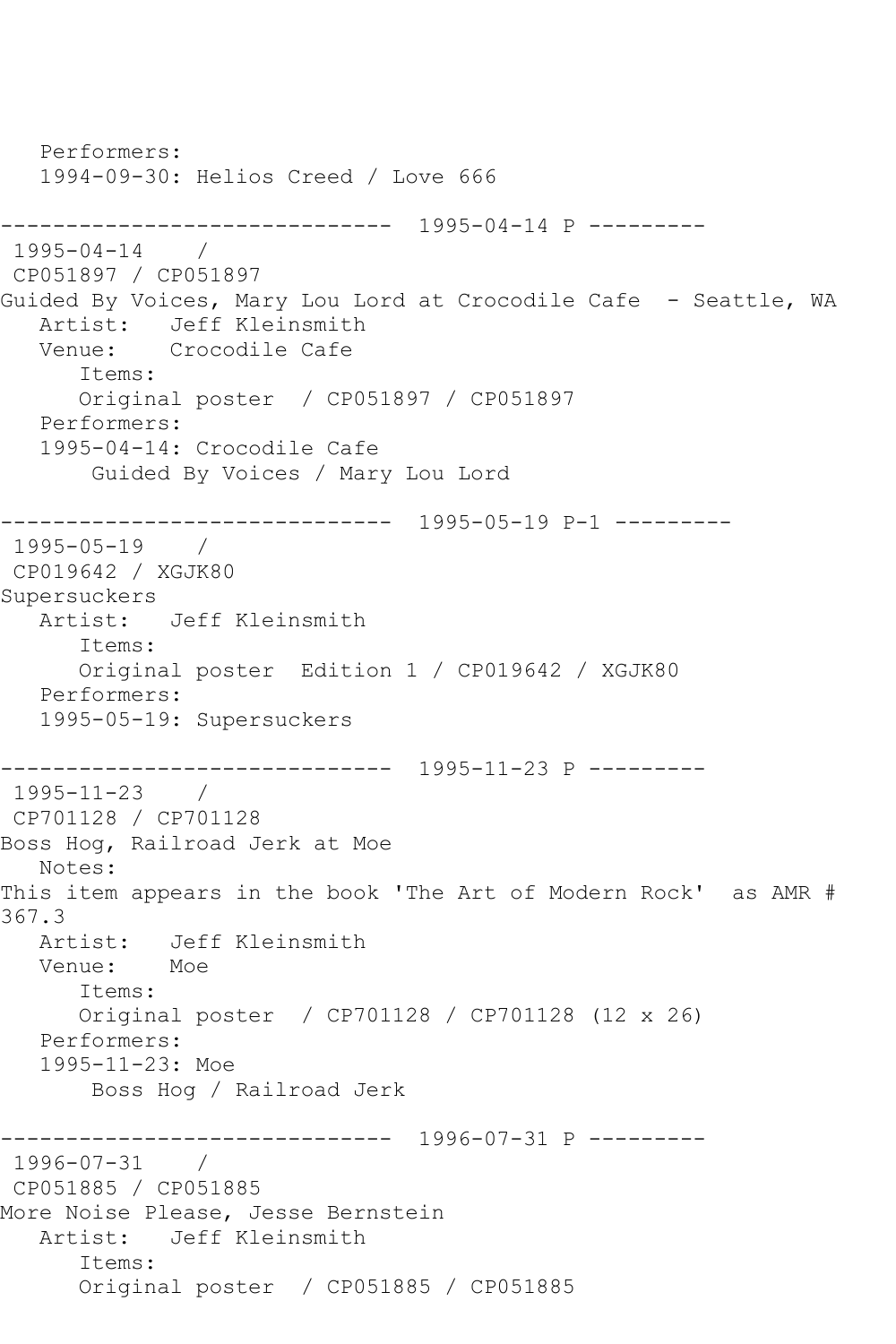Performers: 1996-07-31: More Noise Please / Jesse Bernstein ------------------------------ 1996-10-17 P --------- 1996-10-17 / CP701139 / CP701139 Lemons, Tubetop at Berbati's Pan [Portland, OR] Notes: This item appears in the book 'The Art of Modern Rock' as AMR # 371 Artist: Jeff Kleinsmith Venue: Berbati's Pan Items: Original poster / CP701139 / CP701139 (12 x 26) Performers: 1996-10-17: Berbati's Pan Lemons / Tubetop / Lucky Me / Huge Space Bird / Harvey Danger ------------------------------ 1996-12-20 P --------- 1996-12-20 / CP701127 / CP701127 Hazel, Slaeter Kinney at Velvet Elvis Notes: This item appears in the book 'The Art of Modern Rock' as AMR # 367.2 Artist: Jeff Kleinsmith<br>Venue: Velvet Elvis Velvet Elvis Items: Original poster / CP701127 / CP701127 (15 x 23) Performers: 1996-12-20: Velvet Elvis Hazel / Slaeter Kinney / Lookers ------------------------------ 1997 P-1 --------- 1997 / CP019610 / XGJK227 CMJ Subpop 97 Artist: Jeff Kleinsmith Items: Original poster Edition 1 / CP019610 / XGJK227 Performers: 1997: ------------------------------ 1997-03-12 P --------- 1997-03-12 / CP700347 / CP700347 Red Stars Theory, Mars Accelerator at Crocodile Cafe [Seattle, WA] Notes: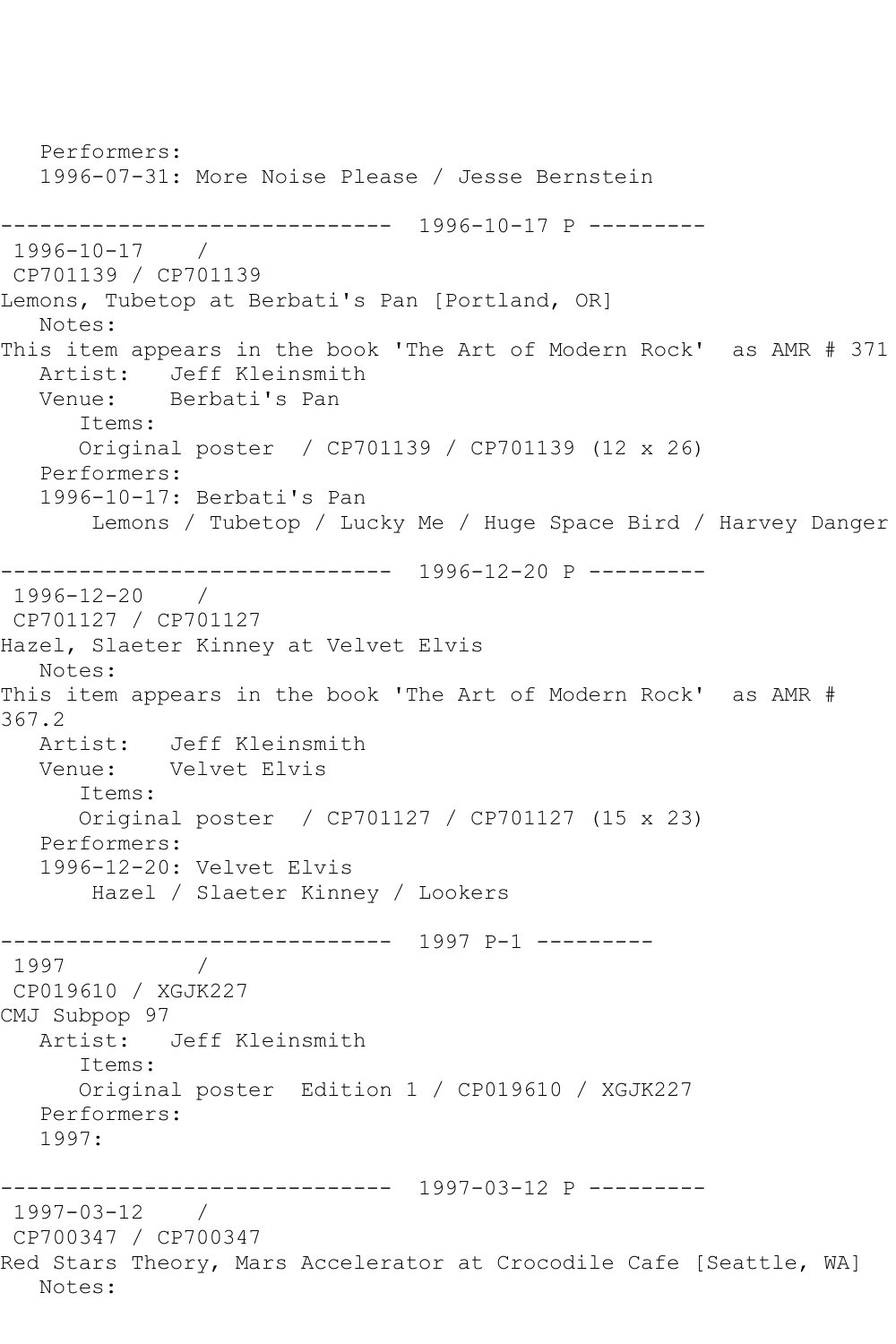This item appears in the book 'The Art of Modern Rock' as AMR # 060.2 Artist: Jeff Kleinsmith Venue: Crocodile Cafe Items: Original poster / CP700347 / CP700347 (19 x 24) Performers: 1997-03-12: Crocodile Cafe Red Stars Theory / Mars Accelerator / Bare Minimum / West Section Line ------------------------------ 1997-06-13 P --------- 1997-06-13 / CP051902 / CP051902 Micro Mini, Subminute at Seattle Center Mural Ampitheater Artist: Jeff Kleinsmith Venue: Seattle Center Mural Ampitheater Items: Original poster / CP051902 / CP051902 Performers: 1997-06-13 1997-06-14: Seattle Center Mural Ampitheater Micro Mini / Subminute / Radio / Butterknife ------------------------------ 1997-08-09 P --------- 1997-08-09 / CP701124 / CP701124 Sponge, Love Battery at Moe Notes: This item appears in the book 'The Art of Modern Rock' as AMR # 366 Artist: Jeff Kleinsmith Venue: Moe Items: Original poster / CP701124 / CP701124 (12 x 20) Performers: 1997-08-09: Moe Sponge / Love Battery / Ache ------------------------------ 1997-09-05 P --------- 1997-09-05 / CP701134 / CP701134 Stabbing Westward at Moe Notes: This item appears in the book 'The Art of Modern Rock' as AMR # 369.4 Artist: Jeff Kleinsmith<br>Venue: Moe Venue: Items: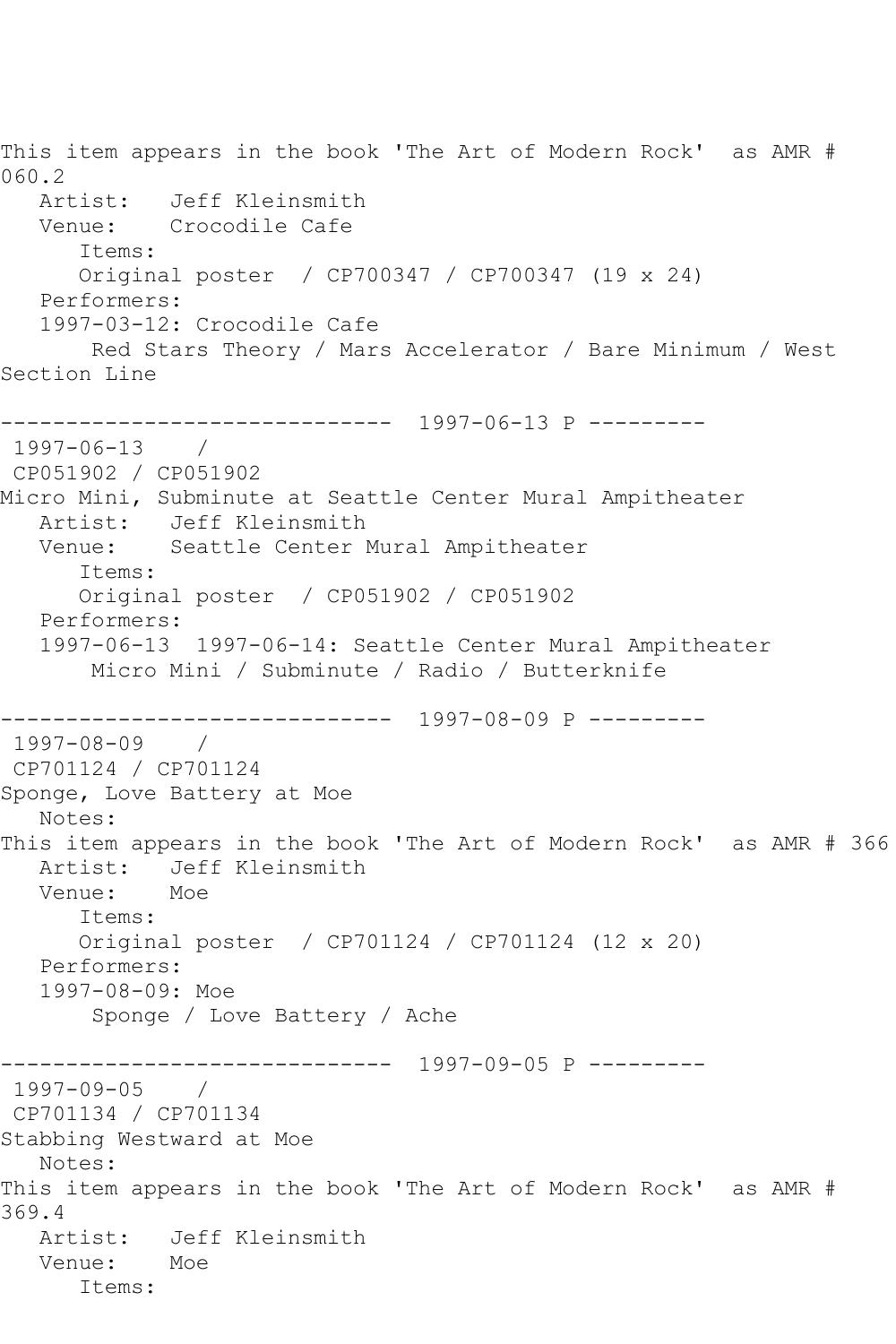```
 Original poster / CP701134 / CP701134 (13 x 21)
   Performers:
    1997-09-05: Moe
        Stabbing Westward
       ------------------------------ 1998-05-30 P ---------
1998-05-30 / 
CP701131 / CP701131
Lemons, Tube Top Flood at Old Firehouse
   Notes: 
This item appears in the book 'The Art of Modern Rock' as AMR # 369
  Artist: Jeff Kleinsmith<br>Venue: Old Firehouse
            Old Firehouse
       Items:
       Original poster / CP701131 / CP701131 (23 x 20)
   Performers:
    1998-05-30: Old Firehouse
        Lemons / Tube Top Flood
------------------------------ 1999 P ---------
1999 / 
CP700349 / CP700349
Death Cab For Cutie at The Showbox
   Notes: Limited Edition of 75
This item appears in the book 'The Art of Modern Rock' as AMR # 
060.4<br>: Artist
            Jeff Kleinsmith
   Venue: The Showbox
       Items:
       Original poster / CP700349 / CP700349 (15 x 24-1/2)
   Performers:
    1999: The Showbox
        Death Cab For Cutie
      ------------------------------ CRO 19zz-01-18 P-1 ---------
19zz-01-18 / CRO 
CP019620 / XGJK237
Redneck Girlfriend, Los Infernos at Crocodile Cafe - Seattle, WA
  Artist: Jeff Kleinsmith<br>Venue: Crocodile Cafe
           Crocodile Cafe
       Items:
       Original poster CRO Edition 1 / CP019620 / XGJK237
   Performers:
    19zz-01-18: Crocodile Cafe
        Redneck Girlfriend / Los Infernos / Cowboy Coffee
------------------------------ CRO 19zz-01-25 P-1 ---------
```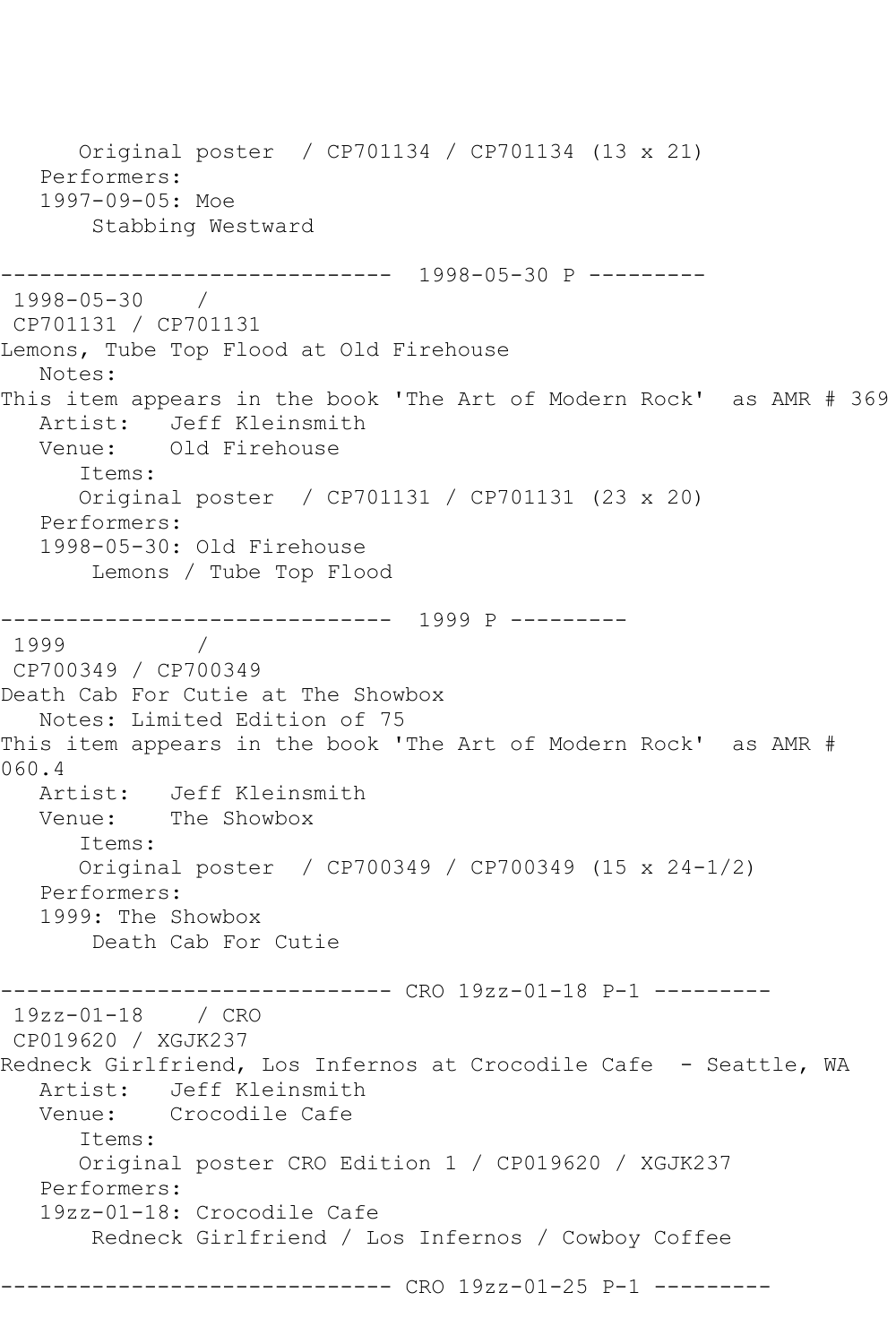19zz-01-25 / CRO CP019635 / XGJK54 Royal Trux at Crocodile Cafe - Seattle, WA Artist: Jeff Kleinsmith<br>Venue: Crocodile Cafe Crocodile Cafe Items: Original poster CRO Edition 1 / CP019635 / XGJK54 Performers: 19zz-01-25: Crocodile Cafe Royal Trux ------------ SAS 19zz-02-07 P-1 ---------19zz-02-07 / SAS CP019616 / XGJK233 Phineas Cage at Sit and Spin - Seattle, WA Artist: Jeff Kleinsmith Venue: Sit and Spin Items: Original poster SAS Edition 1 / CP019616 / XGJK233 Performers: 19zz-02-07 19zz-02-08: Sit and Spin Phineas Cage ------------------------------ MOE 19zz-02-08 P-1 --------- 19zz-02-08 / MOE CP019586 / XGJK144 Weapon of Choice at MOE Cafe - Seattle, WA Artist: Jeff Kleinsmith Venue: MOE Cafe Items: Original poster MOE Edition 1 / CP019586 / XGJK144 Performers: 19zz-02-08: MOE Cafe Weapon of Choice ------------------------------ 19zz-02-18 P-1 --------- 19zz-02-18 / CP019648 / XGKJ46 Luna, Spinanes Artist: Jeff Kleinsmith Items: Original poster Edition 1 / CP019648 / XGKJ46 Performers: 19zz-02-18: Luna / Spinanes ------------------------------ MOE 19zz-03-01 P-1 --------- 19zz-03-01 / MOE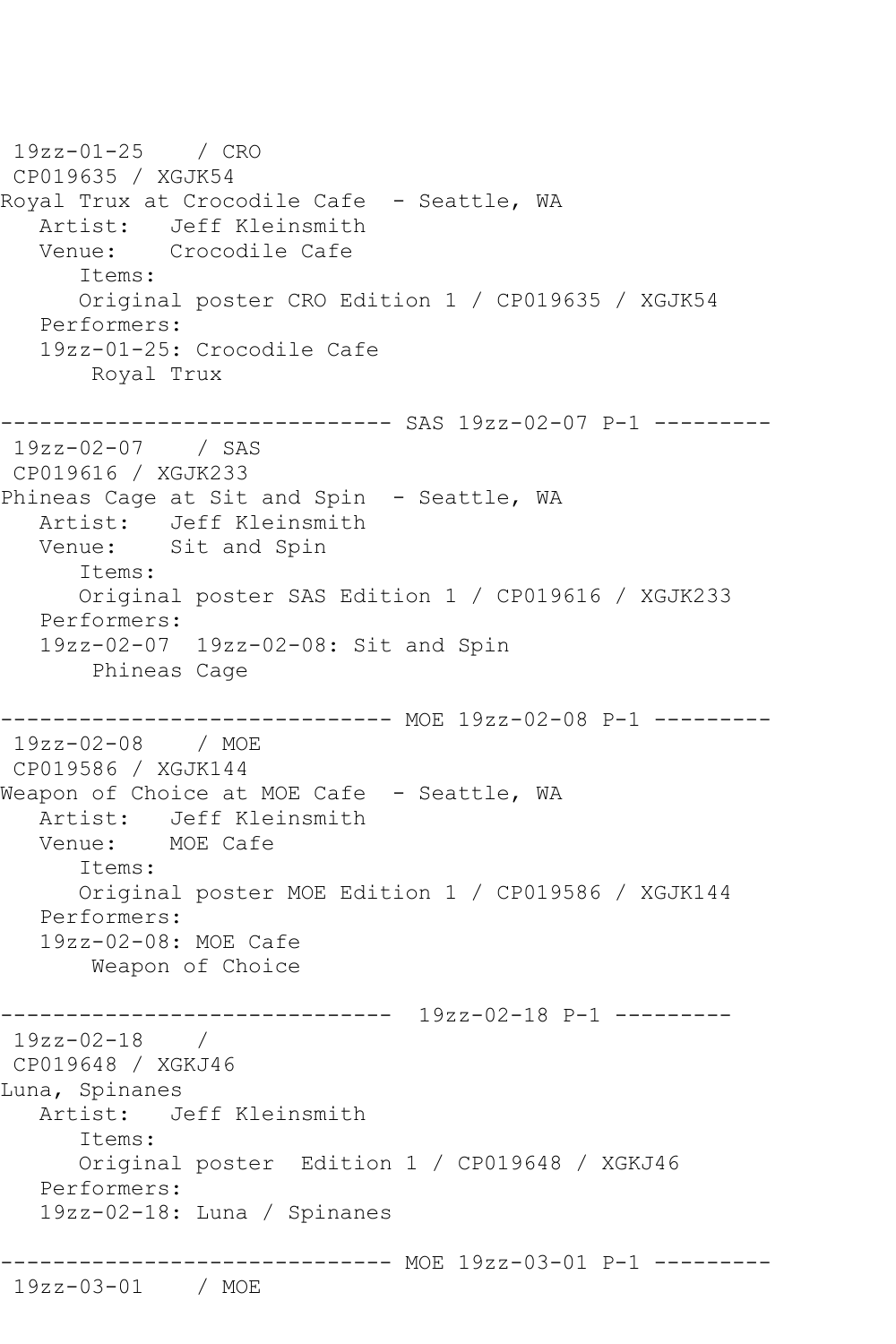CP019595 / XGJK154 Spinanes at MOE Cafe - Seattle, WA Artist: Jeff Kleinsmith Venue: MOE Cafe Items: Original poster MOE Edition 1 / CP019595 / XGJK154 Performers: 19zz-03-01: MOE Cafe Spinanes ------------------------------ SAS 19zz-03-07 P-1 --------- 19zz-03-07 / SAS CP019622 / XGJK239 Micro Mini, Gerald Collier at Sit and Spin - Seattle, WA Artist: Jeff Kleinsmith Venue: Sit and Spin Items: Original poster SAS Edition 1 / CP019622 / XGJK239 Performers: 19zz-03-07: Sit and Spin Micro Mini / Gerald Collier / Slugger ------------------------------ RKC 19zz-03-25 P-1 --------- 19zz-03-25 / RKC CP019636 / XGJK55 Joan Jett, Gits at Rock Candy - Portland, OR Artist: Jeff Kleinsmith Venue: Rock Candy Items: Original poster RKC Edition 1 / CP019636 / XGJK55 Performers: 19zz-03-25: Rock Candy Joan Jett / Gits ------------------------------ SAS 19zz-04-26 P-1 --------- 19zz-04-26 / SAS CP019624 / XGJK241 Lemons Fragile Jack at Sit and Spin - Seattle, WA Artist: Jeff Kleinsmith Venue: Sit and Spin Items: Original poster SAS Edition 1 / CP019624 / XGJK241 Performers: 19zz-04-26: Sit and Spin Lemons Fragile Jack ------------------------------ MOE 19zz-06-04 P-1 ---------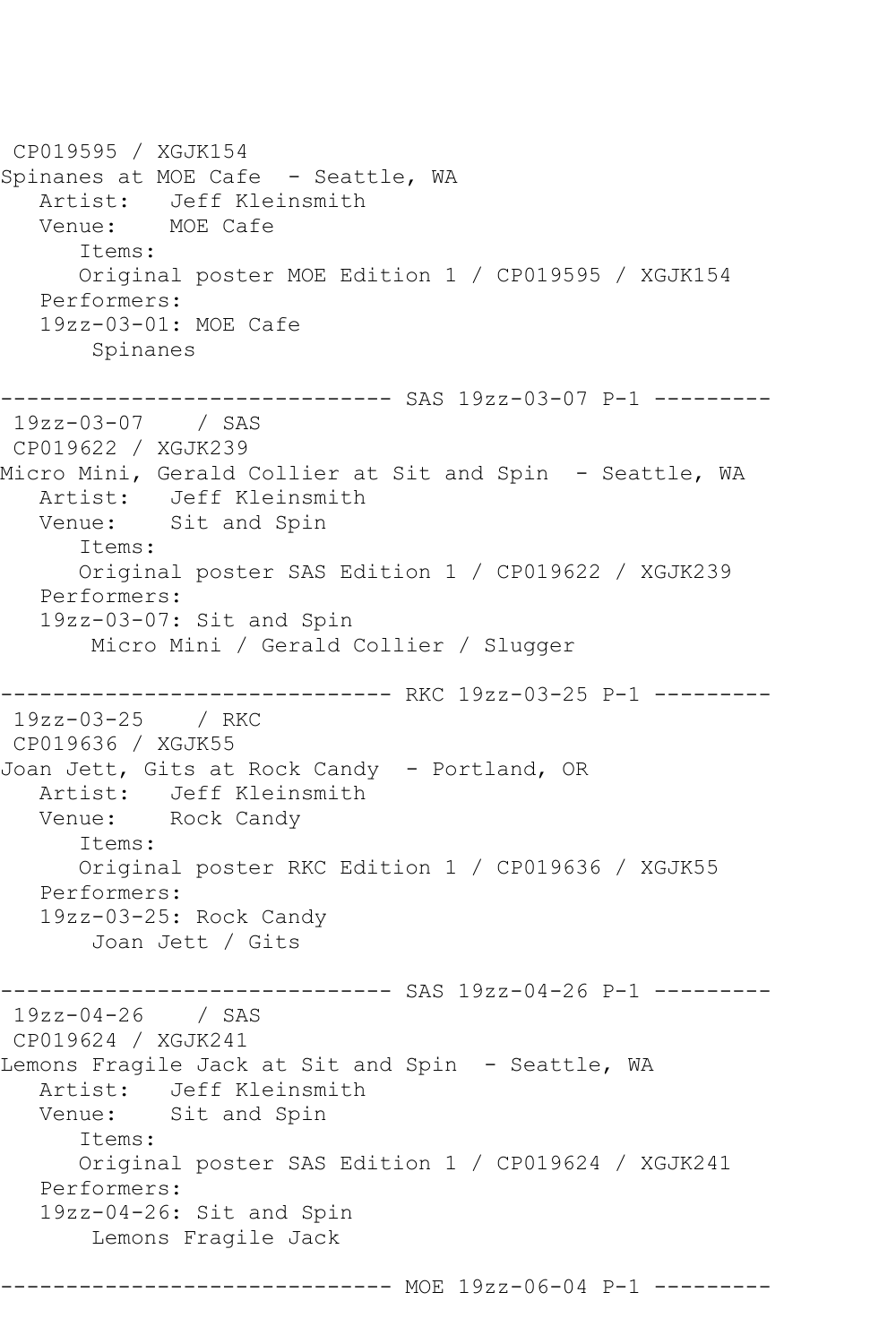19zz-06-04 / MOE CP019637 / XGJK58 Buffalo Tom, Stymie at MOE Cafe - Seattle, WA Artist: Jeff Kleinsmith<br>Venue: MOE Cafe MOE Cafe Items: Original poster MOE Edition 1 / CP019637 / XGJK58 Performers: 19zz-06-04 19zz-06-05: MOE Cafe Buffalo Tom / Stymie / 50 Paces / Madder Rose ------------------------------ 19zz-06-06 P-1 --------- 19zz-06-06 / CP019611 / XGJK228 Phineas Cage With Amy Denio Artist: Jeff Kleinsmith Items: Original poster Edition 1 / CP019611 / XGJK228 Performers: 19zz-06-06: Phineas Cage / Amy Denio ------------------------------ 19zz-08-09 P-1 --------- 19zz-08-09 / CP019588 / XGJK146 Plexi, Cheer Up On Tour Artist: Jeff Kleinsmith Items: Original poster Edition 1 / CP019588 / XGJK146 Performers: 19zz-08-09: Plexi ------------------------------ MEP 19zz-08-24 P-1 --------- 19zz-08-24 / MEP CP019625 / XGJK248 Return of The Hempfest at Myrtle Edwards Park Artist: Jeff Kleinsmith<br>Venue: Myrtle Edwards J Myrtle Edwards Park Items: Original poster MEP Edition 1 / CP019625 / XGJK248 Performers: 19zz-08-24: Myrtle Edwards Park ------------------------------ CRO 19zz-08-29 P-1 --------- 19zz-08-29 / CRO CP019615 / XGJK232 Lucky Me, Micro Mini at Crocodile Cafe - Seattle, WA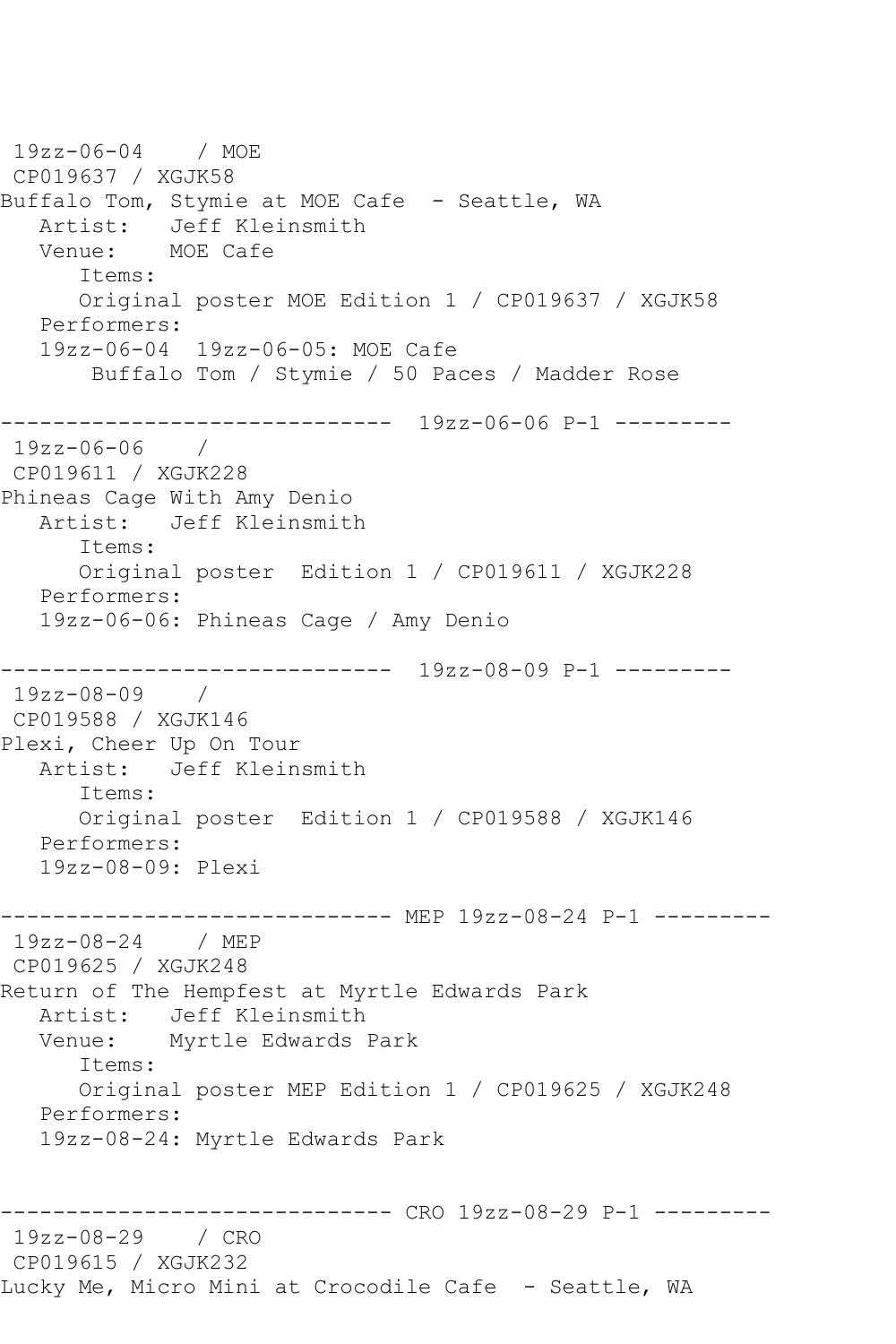Artist: Jeff Kleinsmith<br>Venue: Crocodile Cafe Crocodile Cafe Items: Original poster CRO Edition 1 / CP019615 / XGJK232 Performers: 19zz-08-29: Crocodile Cafe Lucky Me / Micro Mini / Stymie ------------------------------ CRO 19zz-08-30 P-1 --------- 19zz-08-30 / CRO CP019597 / XGJK156 Lemons, Buzzard at Crocodile Cafe - Seattle, WA Artist: Jeff Kleinsmith Venue: Crocodile Cafe Items: Original poster CRO Edition 1 / CP019597 / XGJK156 Performers: 19zz-08-30: Crocodile Cafe Lemons / Buzzard / Lucky Me ------------------------------ CRO 19zz-09-24 P-1 --------- 19zz-09-24 / CRO CP019603 / XGJK162 Goodness at Crocodile Cafe - Seattle, WA Artist: Jeff Kleinsmith<br>Venue: Crocodile Cafe Crocodile Cafe Items: Original poster CRO Edition 1 / CP019603 / XGJK162 Performers: 19zz-09-24: Crocodile Cafe Goodness ------------------------------ VEAL 19zz-10-06 P-1 --------- 19zz-10-06 / VEAL CP019600 / XGJK159 Hazel, Ovarian Trolley at Velvet Elvis Arts Lounge Artist: Jeff Kleinsmith Venue: Velvet Elvis Arts Lounge Items: Original poster VEAL Edition 1 / CP019600 / XGJK159 Performers: 19zz-10-06: Velvet Elvis Arts Lounge Hazel / Ovarian Trolley / Hyperlung ------------------------------ MOE 19zz-10-10 P-1 --------- 19zz-10-10 / MOE CP019584 / XGJK10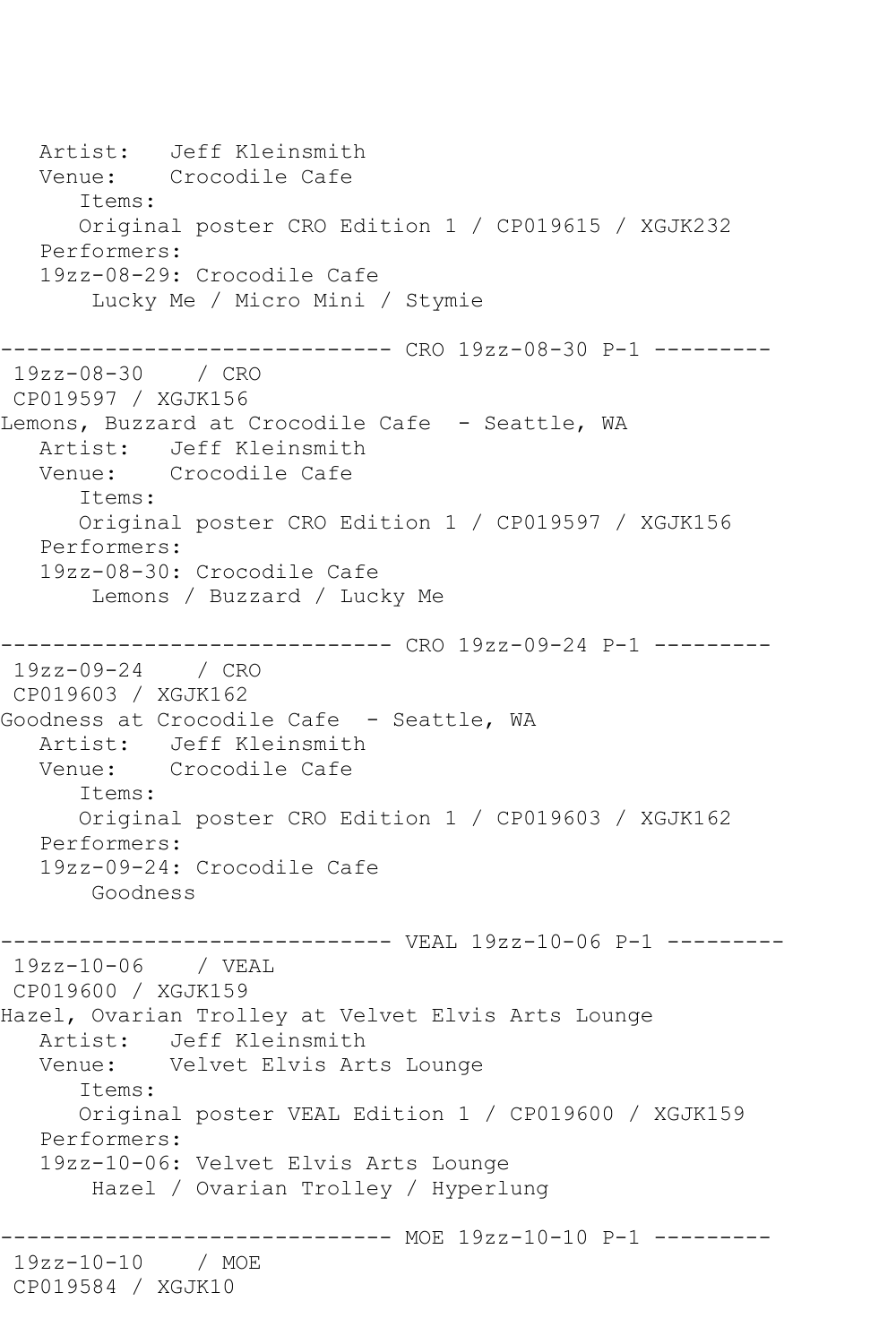Sebadoh, John Davis at MOE Cafe - Seattle, WA Artist: Jeff Kleinsmith Venue: MOE Cafe Items: Original poster MOE Edition 1 / CP019584 / XGJK10 Performers: 19zz-10-10: MOE Cafe Sebadoh / John Davis ------------------------------ MOE 19zz-10-24 P-1 --------- 19zz-10-24 / MOE CP019598 / XGJK157 Six Finger Satellite at MOE Cafe - Seattle, WA Artist: Jeff Kleinsmith<br>Venue: MOE Cafe MOE Cafe Items: Original poster MOE Edition 1 / CP019598 / XGJK157 Performers: 19zz-10-24: MOE Cafe Six Finger Satellite ---------- SHOX 19zz-10-31 P-1 ---------19zz-10-31 / SHOX CP019608 / XGJK225 Supersuckers, Gas Huffer at Showbox Artist: Jeff Kleinsmith Venue: Showbox Items: Original poster SHOX Edition 1 / CP019608 / XGJK225 Performers: 19zz-10-31: Showbox Supersuckers / Gas Huffer ------------------------------ MOE 19zz-11-08 P-1 --------- 19zz-11-08 / MOE CP019592 / XGJK150 Phonocomb Girl Trouble, Bottle of Smoke at MOE Cafe - Seattle, WA Artist: Jeff Kleinsmith Venue: MOE Cafe Items: Original poster MOE Edition 1 / CP019592 / XGJK150 Performers: 19zz-11-08: MOE Cafe Phonocomb Girl Trouble / Bottle of Smoke ------------------------------ MOE 19zz-11-30 P-1 --------- 19zz-11-30 / MOE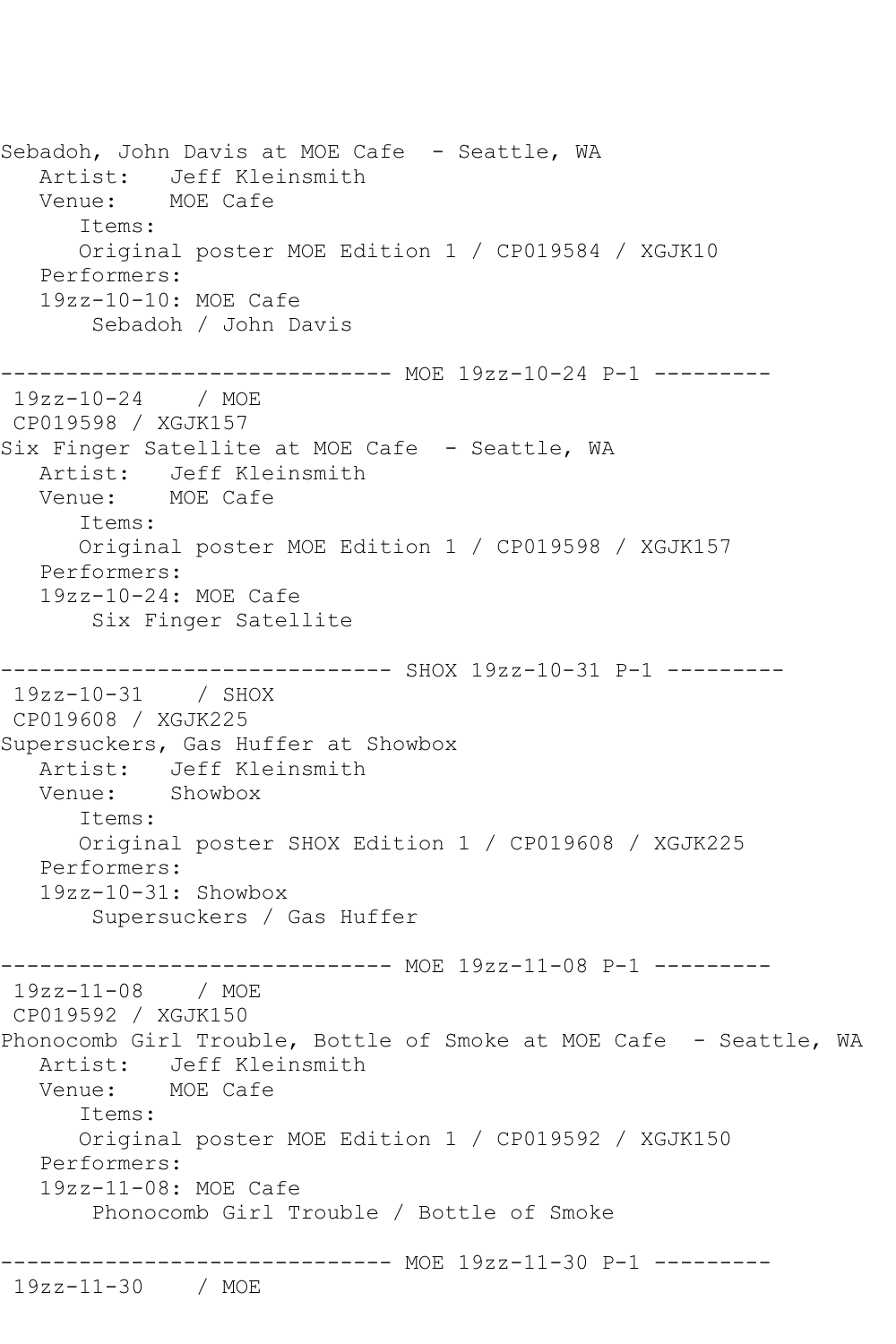CP019599 / XGJK158 Lemost, Tupe Top at MOE Cafe - Seattle, WA Artist: Jeff Kleinsmith Venue: MOE Cafe Items: Original poster MOE Edition 1 / CP019599 / XGJK158 Performers: 19zz-11-30: MOE Cafe Lemost / Tupe Top / Gerald Collier ------------------------------ MOE 19zz-12-06 P-1 --------- 19zz-12-06 / MOE CP019618 / XGJK235 Silkworm, Jessamine Iicarlis at MOE Cafe - Seattle, WA Artist: Jeff Kleinsmith Venue: MOE Cafe Items: Original poster MOE Edition 1 / CP019618 / XGJK235 Performers: 19zz-12-06: MOE Cafe Silkworm / Jessamine Iicarlis ------------------------------ 2001-03-29 P --------- 2001-03-29 / CP701138 / CP701138 Nick Cave, Warren Ellis at Paramount [Philadelphia, PA] Notes: This item appears in the book 'The Art of Modern Rock' as AMR # 370.4 Artist: Jeff Kleinsmith Venue: Paramount Items: Original poster / CP701138 / CP701138 (13 x 24) Performers: 2001-03-29: Paramount Nick Cave / Warren Ellis / Susan Monger / Jim White / Neko Case ------------------------------ 2001-04-19 P --------- 2001-04-19 / CP700346 / CP700346 Damien Juradu, Pleasure at Crocodile Cafe [Seattle, WA] Notes: This item appears in the book 'The Art of Modern Rock' as AMR # 060 Artist: Jeff Kleinsmith Venue: Crocodile Cafe Items: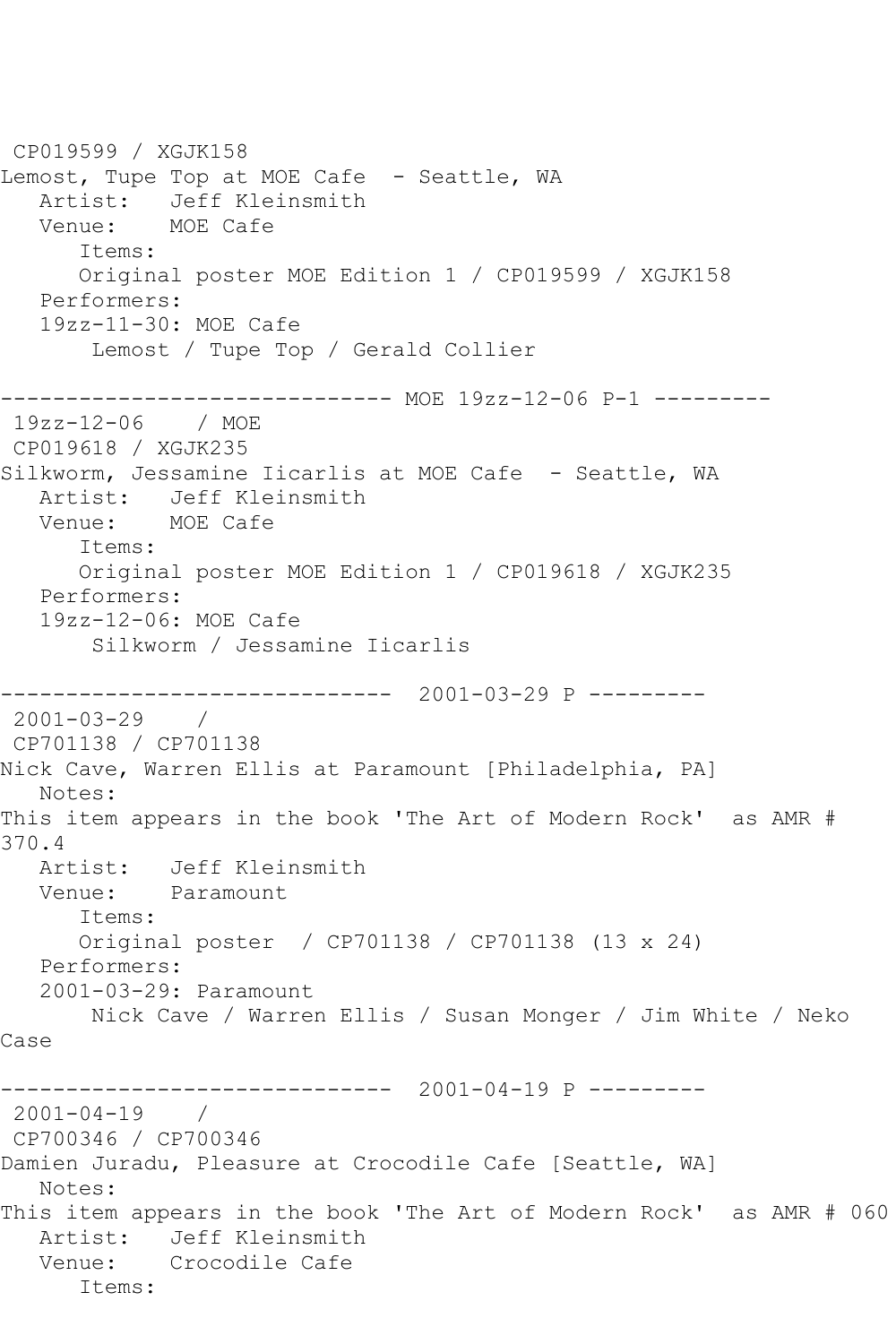```
 Original poster / CP700346 / CP700346 (16-1/2 x 24)
   Performers:
   2001-04-19: Crocodile Cafe
        Damien Juradu / Pleasure / Forever / Shins / Steve Fisk
         ------------------------------ 2001-07-11 P ---------
2001-07-11 / 
CP701133 / CP701133
White Stripes, Von Bondies at Crocodile Cafe [Seattle, WA]
   Notes: 
This item appears in the book 'The Art of Modern Rock' as AMR # 
369.3
   Artist: Jeff Kleinsmith
   Venue: Crocodile Cafe
       Items:
       Original poster / CP701133 / CP701133 (14-1/2 x 24)
   Performers:
   2001-07-11: Crocodile Cafe
        White Stripes / Von Bondies / Wax Wings
------------------------------ 2001-07-18 P ---------
2001-07-18 / 
CP701137 / CP701137
Built To Spill, Delusions at Showbox
   Notes: 
This item appears in the book 'The Art of Modern Rock' as AMR # 
370.3
   Artist: Jeff Kleinsmith
   Venue: Showbox
       Items:
      Original poster / CP701137 / CP701137 (26 x 30)
   Performers:
   2001-07-18: Showbox
        Built To Spill / Delusions / Suffocation Keep
   2001-07-29:
   2001-07-30:
              ------------------------------ 2001-08-19 P ---------
2001-08-19 / 
CP051913 / CP051913
Sub Pop Party, Damien Jurado at Crocodile Cafe - Portland, OR
   Artist: Jeff Kleinsmith
   Venue: Crocodile Cafe
       Items:
      Original poster / CP051913 / CP051913
   Performers:
   2001-08-19: Crocodile Cafe
```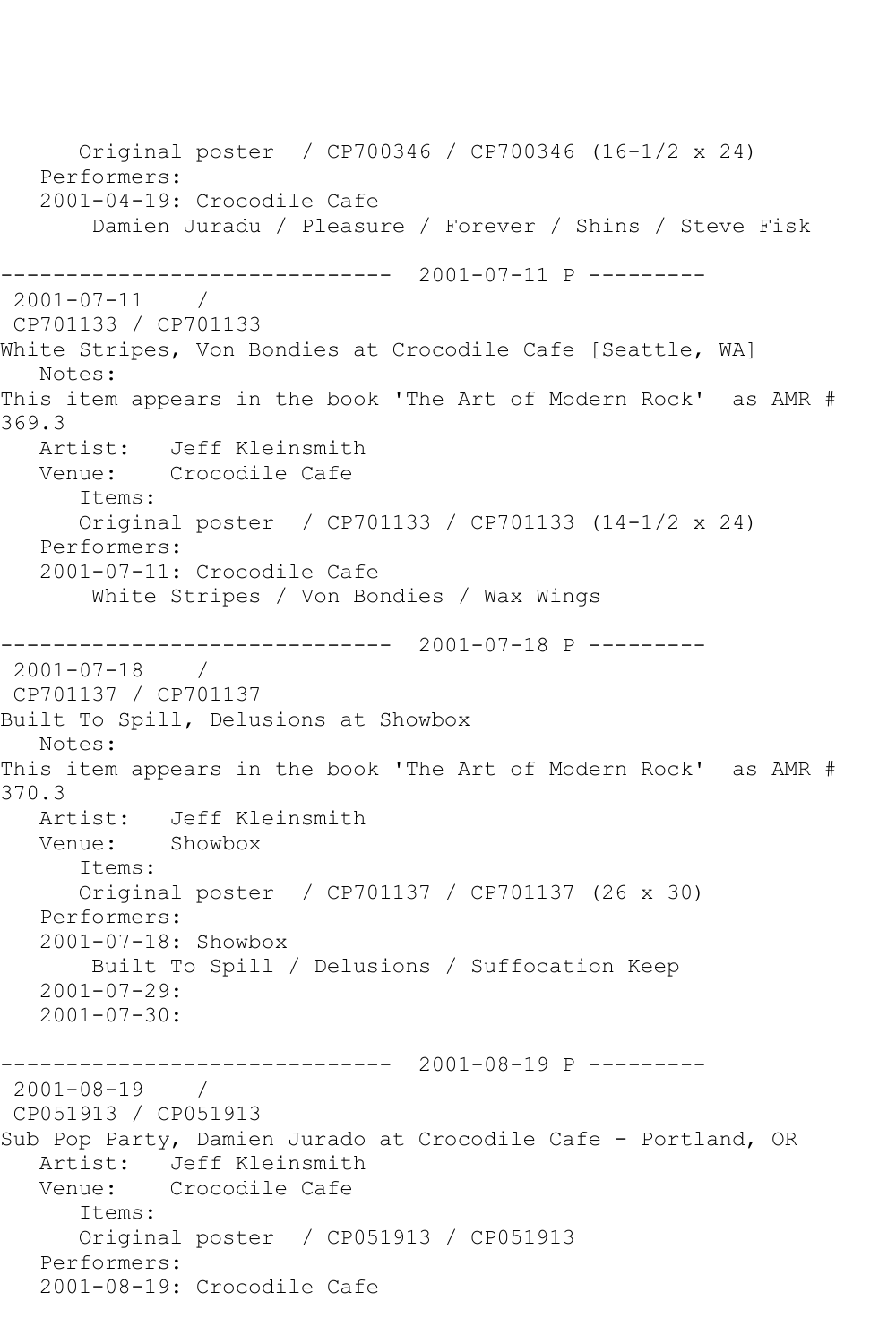Sub Pop / Damien Jurado / Pleasure Forever / Shins / Steve Fisk ------------------------------ 2001-10-15 P ---------  $2001 - 10 - 15$ CP701141 / CP701141 Modest Mouse, Sukpatch at Velvet Elvis Notes: This item appears in the book 'The Art of Modern Rock' as AMR # 371.3<br>Artist: Artist: Jeff Kleinsmith Venue: Velvet Elvis Items: Original poster / CP701141 / CP701141 (10 x 24) Performers: 2001-10-15: Velvet Elvis Modest Mouse / Sukpatch / Creeper Lagoon / Action Slacks ------------------------------ 2001-10-26 P --------- 2001-10-26 / CP701140 / CP701140 Stereolab at Showbox Notes: This item appears in the book 'The Art of Modern Rock' as AMR # 371.2 Artist: Jeff Kleinsmith Venue: Showbox Items: Original poster / CP701140 / CP701140 (12 x 24) Performers: 2001-10-26: Showbox Stereolab ------------------------------ 2001-11-16 P --------- 2001-11-16 / CP701132 / CP701132 Jeff Kleinsmith, Shawn Wolfe at Roq La Rue Gallery Notes: This item appears in the book 'The Art of Modern Rock' as AMR # 369.2 Artist: Jeff Kleinsmith Venue: Roq La Rue Gallery Items: Original poster / CP701132 / CP701132 (12 x 24) Performers: 2001-11-16: Roq La Rue Gallery Jeff Kleinsmith / Shawn Wolfe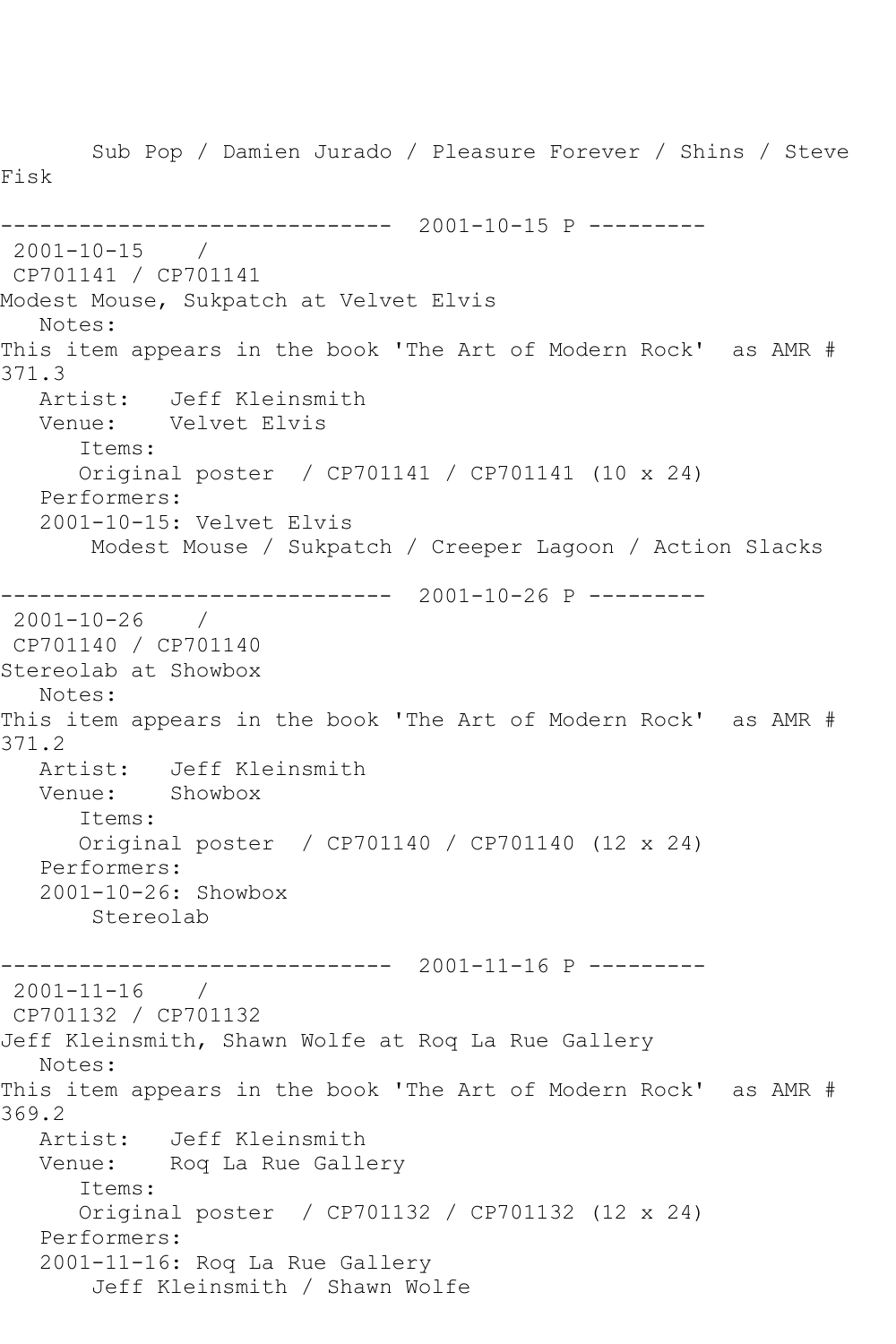------------------------------ 2001-12-21 P --------- 2001-12-21 / CP701125 / CP701125 Death Cab For Cutie, Damien Jurado at Graceland [Seattle, WA] Notes: This item appears in the book 'The Art of Modern Rock' as AMR # 366.2 Artist: Jeff Kleinsmith Venue: Graceland Items: Original poster / CP701125 / CP701125 (16-1/2 x 24) Performers: 2001-12-21: Graceland Death Cab For Cutie / Damien Jurado / Seldom ------------------------------ 2002-10-27 P --------- 2002-10-27 / CP701142 / CP701142 Breeders at Crocodile Cafe [Seattle, WA] Notes: This item appears in the book 'The Art of Modern Rock' as AMR # 371.4<br>: Artist Jeff Kleinsmith Venue: Crocodile Cafe Promoter: Stranger Presents Items: Original poster / CP701142 / CP701142 (18 x 19) Performers: 2002-10-27: Crocodile Cafe Breeders ------------------------------ 2002-12-31 P --------- 2002-12-31 / CP700348 / CP700348 Sermon, Husbands at Hemlock Tavern Notes: This item appears in the book 'The Art of Modern Rock' as AMR # 060.3<br>Artist: Artist: Jeff Kleinsmith Venue: Hemlock Tavern Items: Original poster / CP700348 / CP700348 (15 x 23) Performers: 2002-12-31: Hemlock Tavern Sermon / Husbands / DJ King Coffin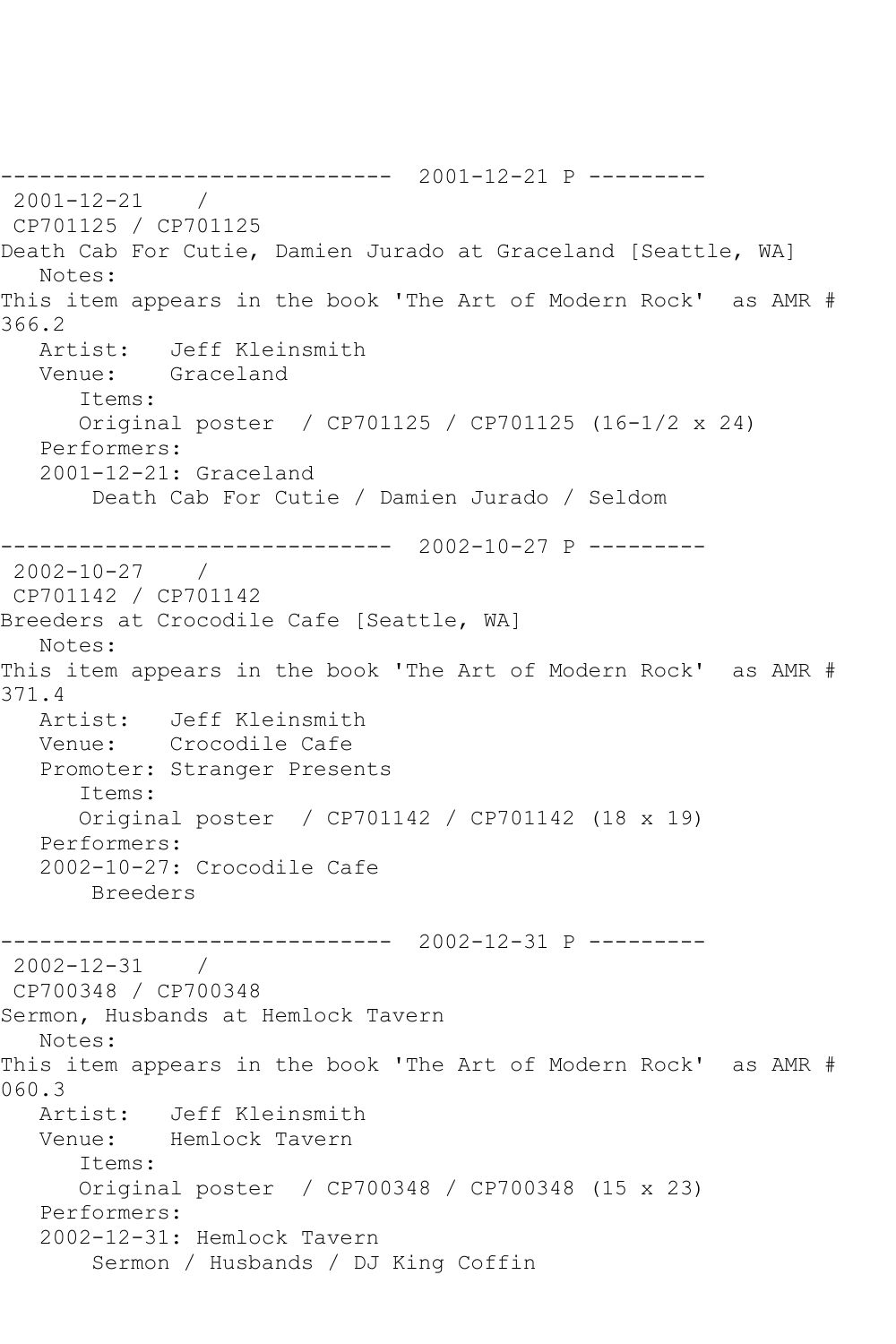------------------------------ 2003-09-25 P --------- 2003-09-25 / CP701136 / CP701136 Built To Spill, Delusions at Irving Place Notes: This item appears in the book 'The Art of Modern Rock' as AMR # 370.2 Artist: Jeff Kleinsmith Venue: Irving Place Items: Original poster / CP701136 / CP701136 (12 x 24) Performers: 2003-09-25: Irving Place Built To Spill / Delusions / Solace Brothers ------------------------------ 2003-11-21 P --------- 2003-11-21 / CP701135 / CP701135 Death Cab For Cutie, Nada Surf at Showbox Notes: This item appears in the book 'The Art of Modern Rock' as AMR # 370 Artist: Jeff Kleinsmith Venue: Showbox Items: Original poster / CP701135 / CP701135 (16-1/2 x 24) Performers: 2003-11-21 2003-11-22: Showbox Death Cab For Cutie / Nada Surf / Catch / Smoosh ------------------------------ NONE P-1 --------- NONE / CP019612 / XGJK229 Bell Artist: Jeff Kleinsmith Items: Original poster Edition 1 / CP019612 / XGJK229 Performers: NONE: Bell ------------------------------ NONE P-1 --------- NONE / CP019627 / XGJK3 Bootsy Collins Artist: Jeff Kleinsmith Items: Original poster Edition 1 / CP019627 / XGJK3 Performers: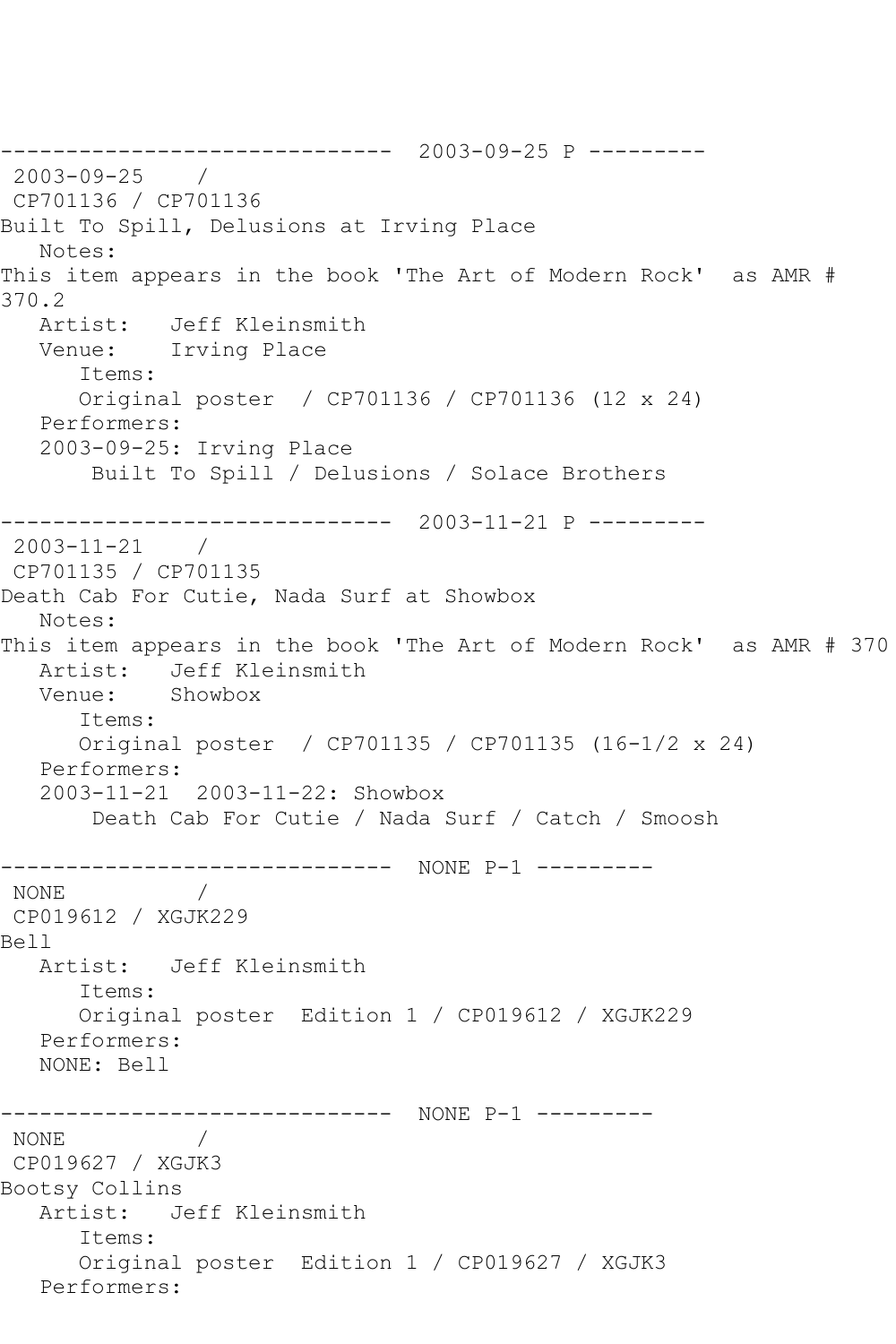NONE: Bootsy Collins ------------------------------ NONE P-1 --------- NONE **MONE** CP019640 / XGJK70 Bush Artist: Jeff Kleinsmith Items: Original poster Edition 1 / CP019640 / XGJK70 Performers: NONE: Bush ------------------------------ NONE P-1 --------- NONE / CP019593 / XGJK152 Hype! Life Inside The Northwest Rock Explosion Artist: Jeff Kleinsmith Venue: Northwest Rock Explosion Items: Original poster Edition 1 / CP019593 / XGJK152 Performers: NONE: Northwest Rock Explosion ------------------------------ NONE P-1 --------- NONE / CP019630 / XGJK44 Possum Dixon Artist: Jeff Kleinsmith Items: Original poster Edition 1 / CP019630 / XGJK44 Performers: NONE: Possum Dixon / Chainsaw Kittens ------------ SCT NONE P-1 ---------NONE / SCT CP019619 / XGJK236 RX Remedy Showcase Artist: Jeff Kleinsmith<br>Venue: Showcase Theate Showcase Theater Items: Original poster SCT Edition 1 / CP019619 / XGJK236 Performers: NONE: Showcase Theater

------------------------------ CRO NONE P-1 ---------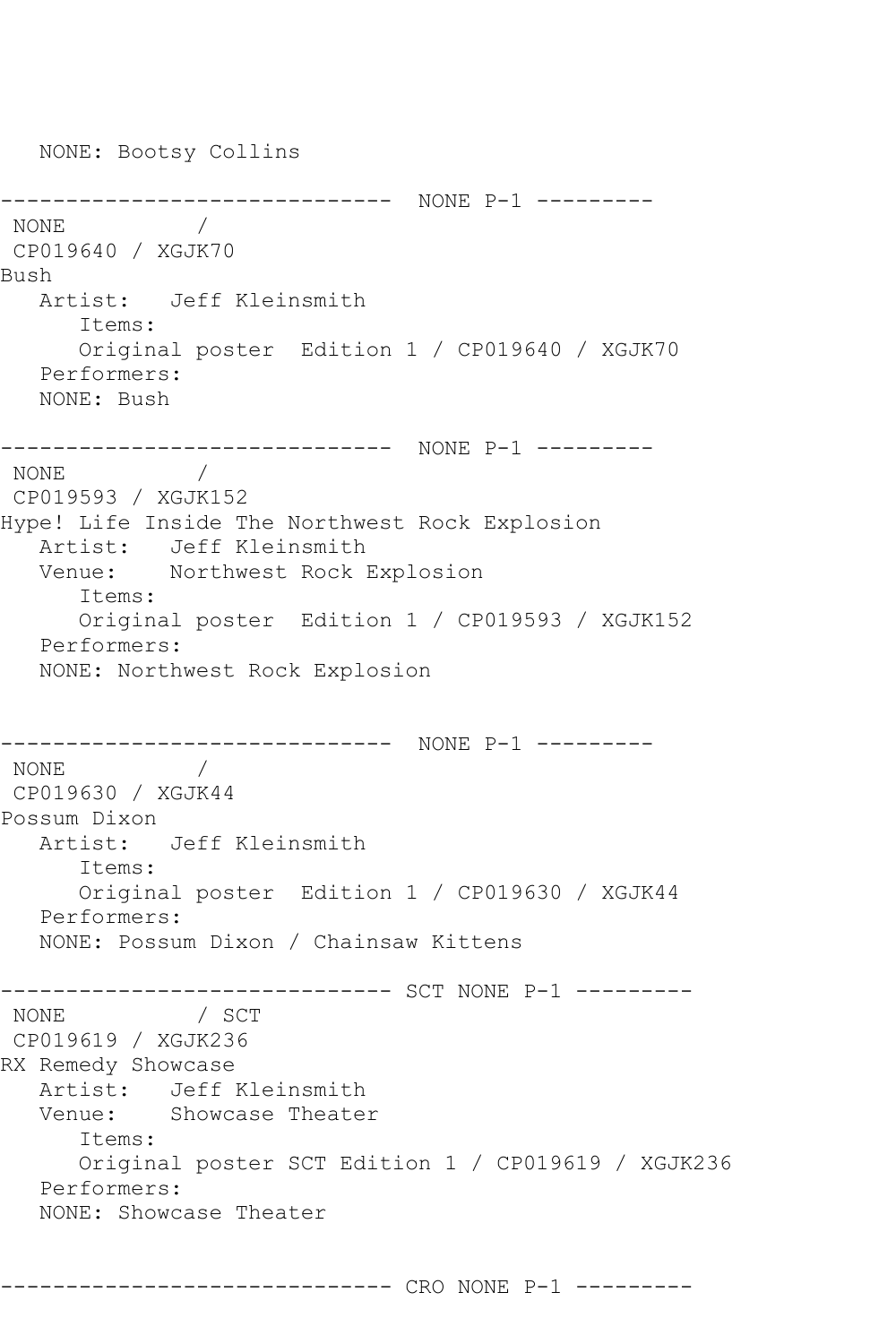NONE / CRO CP019643 / XGJK83 Royal Trux, Fluff at Crocodile Cafe - Seattle, WA Artist: Jeff Kleinsmith Venue: Crocodile Cafe Items: Original poster CRO Edition 1 / CP019643 / XGJK83 Performers: NONE: Crocodile Cafe Royal Trux / Fluff / Steel Wool ------------------------------ NONE P-1 --------- NONE / CP019628 / XGJK36 Swans Low Artist: Jeff Kleinsmith Items: Original poster Edition 1 / CP019628 / XGJK36 Performers: NONE: Swans Low ------------------------------ MOE NONE P-1 --------- NONE / MOE CP019644 / XGJK9 Pink Dots, Eggamine at MOE Cafe - Seattle, WA Artist: Jeff Kleinsmith Venue: MOE Cafe Items: Original poster MOE Edition 1 / CP019644 / XGJK9 Performers: NONE: MOE Cafe Pink Dots / Eggamine ------------------------------ zzzz-01-07 P -------- zzzz-01-07 / CP051906 / CP051906 Posies, Juned at RKCNDY - Seattle, WA Artist: Jeff Kleinsmith<br>Venue: RKCNDY Venue: Items: Original poster / CP051906 / CP051906 Performers: zzzz-01-07: RKCNDY Posies / Juned ------------------------------ zzzz-01-15 P -------- zzzz-01-15 /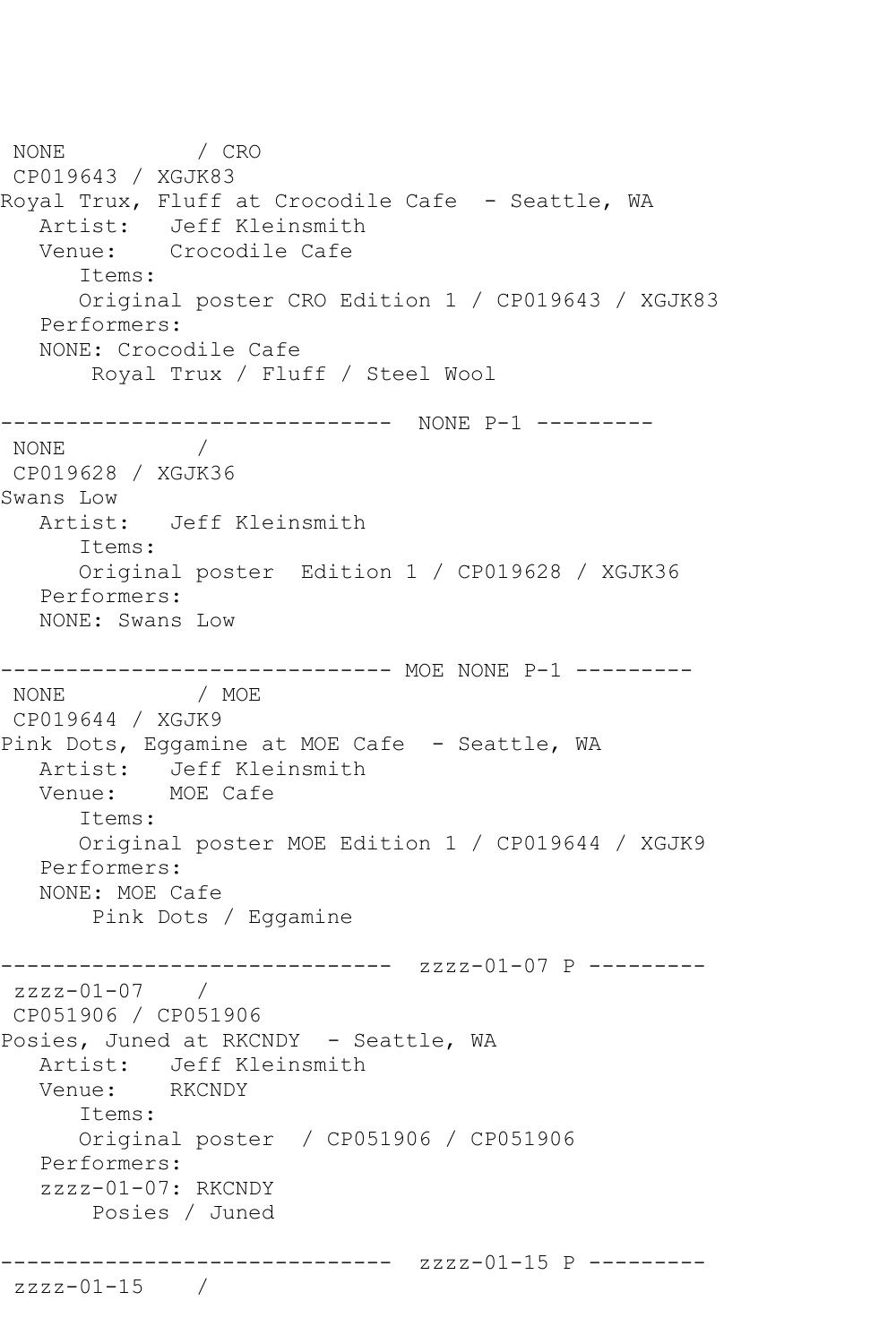CP051860 / CP051860 Gits, IMIJ at OK Hotel - Seattle, WA Artist: Jeff Kleinsmith Venue: OK Hotel Items: Original poster / CP051860 / CP051860 Performers: zzzz-01-15: OK Hotel Gits / IMIJ ------------------------------ zzzz-01-16 P -------- zzzz-01-16 / CP051841 / CP051841 Bad Religion, Coffin Break at RKCNDY - Seattle, WA Artist: Jeff Kleinsmith Venue: RKCNDY Items: Original poster / CP051841 / CP051841 Performers: zzzz-01-16: RKCNDY Bad Religion / Coffin Break ------------------------------ zzzz-01-17 P -------- zzzz-01-17 / CP051848 / CP051848 Flop, Gorilla at Colour Box Artist: Jeff Kleinsmith Venue: Colour Box Promoter: LTG Presents Items: Original poster / CP051848 / CP051848 Performers: zzzz-01-17: Colour Box Flop / Gorilla / Sister Psychic ------------------------------ zzzz-01-17 P -------- zzzz-01-17 f / CP051853 / CP051853 Hammer Box, Gits at Off Ramp - Austin, TX Artist: Jeff Kleinsmith Venue: Off Ramp Promoter: CZ Records Items: Original poster / CP051853 / CP051853 Performers: zzzz-01-17 fri: Off Ramp Hammer Box / Gits / 7 Year Bitch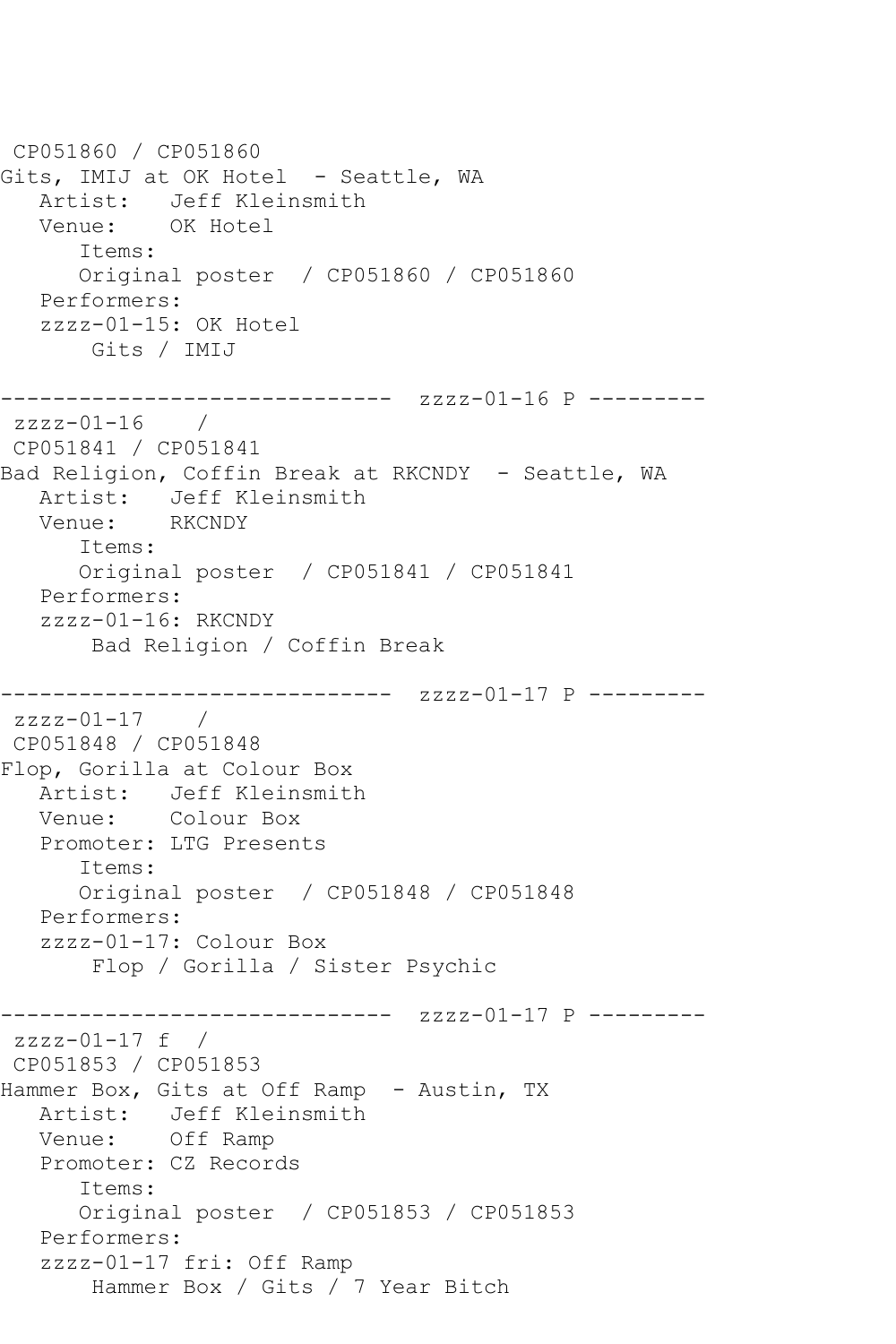```
------------------------------ zzzz-01-24 P ---------
zzzz-01-24 s / 
CP051856 / CP051856
Medicine, Diamond Fist at Off Ramp - Austin, TX
   Artist: Jeff Kleinsmith
   Venue: Off Ramp
      Items:
      Original poster / CP051856 / CP051856
   Performers:
   zzzz-01-24 sun: Off Ramp
       Medicine / Diamond Fist / Werny / My Diva
------------------------------ zzzz-01-28 P ---------
zzzz-01-28 s / 
CP051893 / CP051893
7 Year Bitch, Goodness at Crocodile Cafe - Seattle, WA
   Artist: Jeff Kleinsmith
   Venue: Crocodile Cafe
      Items:
      Original poster / CP051893 / CP051893
   Performers:
   zzzz-01-28 sun: Crocodile Cafe
       7 Year Bitch / Goodness / Alcohol Funnycar / Anodyn / E Mike 
Johnson / Dancing French Liberals of 1948
------------------------------ zzzz-02-01 P ---------
zzzz-02-01 / 
CP051839 / CP051839
Division of Laura Lee, Cathethers at Crocodile Cafe - Seattle, WA
   Artist: Jeff Kleinsmith
   Venue: Crocodile Cafe
      Items:
      Original poster / CP051839 / CP051839
   Performers:
   zzzz-02-01: Crocodile Cafe
      Division of Laura Lee / Cathethers / Burning Brides / Ruby 
Doe
------------------------------ zzzz-02-13 P ---------
zzzz-02-13 / 
CP051908 / CP051908
Sebadoh at WSU CUB Ballroom
   Artist: Jeff Kleinsmith
   Venue: WSU CUB Ballroom
      Items:
      Original poster / CP051908 / CP051908
```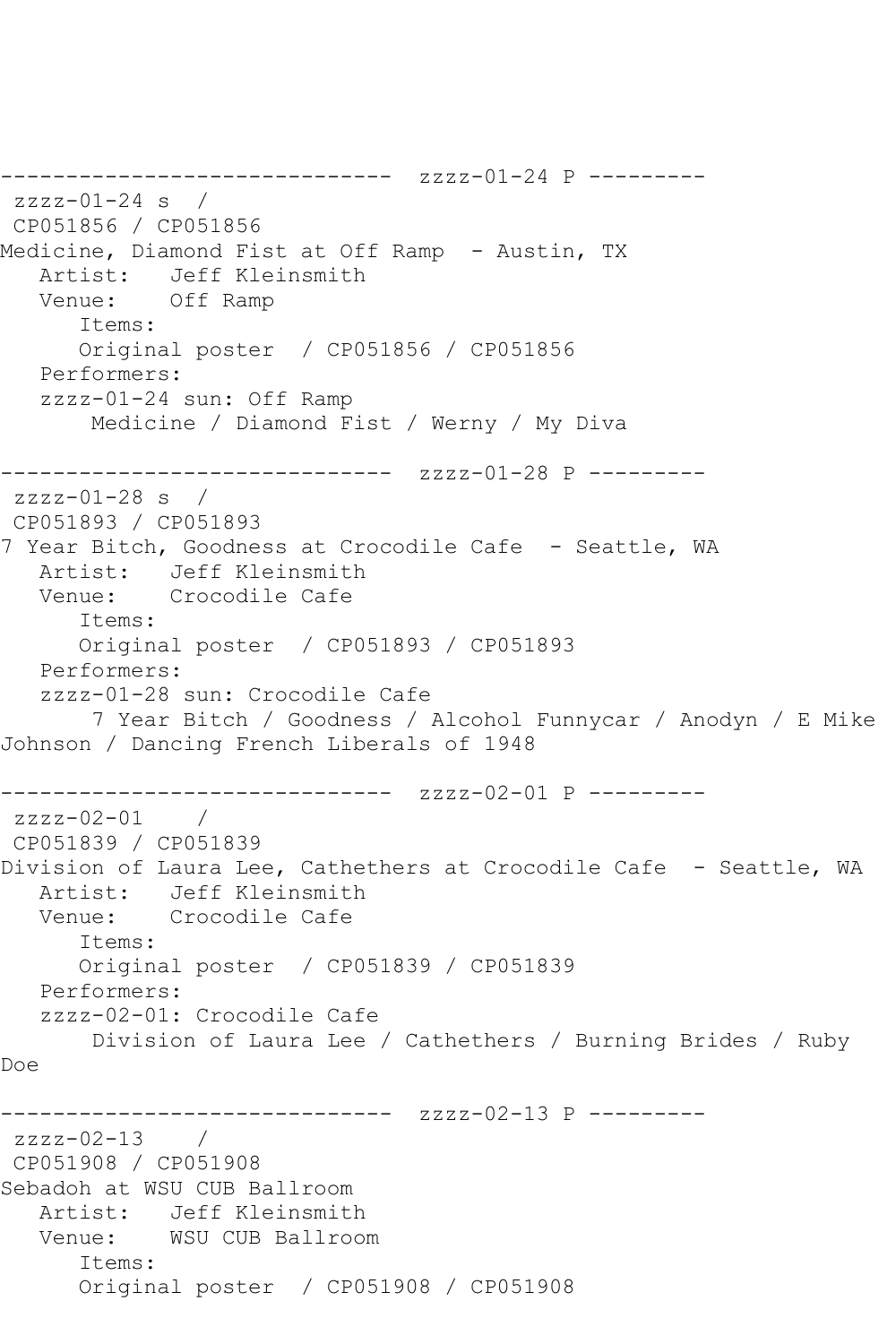```
 Performers:
    zzzz-02-13: WSU CUB Ballroom
        Sebadoh
------------------------------ zzzz-02-16 P ---------
zzzz-02-16 / 
CP701614 / CP701614
Supersuckers, Hog Molly at Graceland - Seattle, WA
   Notes: 
This item appears in the book 'The Art of Modern Rock' as AMR # 
004.1
  Artist: Jeff Kleinsmith<br>Venue: Graceland
            Graceland
       Items:
       Original poster / CP701614 / CP701614 (15 x 20-1/2)
   Performers:
    zzzz-02-16: Graceland
        Supersuckers / Hog Molly / Catheters
------------------------------ zzzz-02-16 P ---------
zzzz-02-16 f / 
CP051888 / CP051888
Love Battery, Posies at Moe
  Artist: Jeff Kleinsmith<br>Venue: Moe
  Venue:
       Items:
       Original poster / CP051888 / CP051888
   Performers:
    zzzz-02-16 fri zzzz-02-17 sat: Moe
        Love Battery / Posies / Green Apple / Quickstep / Dancing 
French Liberals of 1948
------------------------------ zzzz-02-28 P ---------
zzzz-02-28 /
CP051840 / CP051840
Death Cab For Cutie at Showbox
   Artist: Jeff Kleinsmith
   Venue: Showbox
       Items:
       Original poster / CP051840 / CP051840
   Performers:
    zzzz-02-28: Showbox
        Death Cab For Cutie
      ------------------------------ zzzz-03-01 P ---------
zzzz-03-01 / 
CP051911 / CP051911
```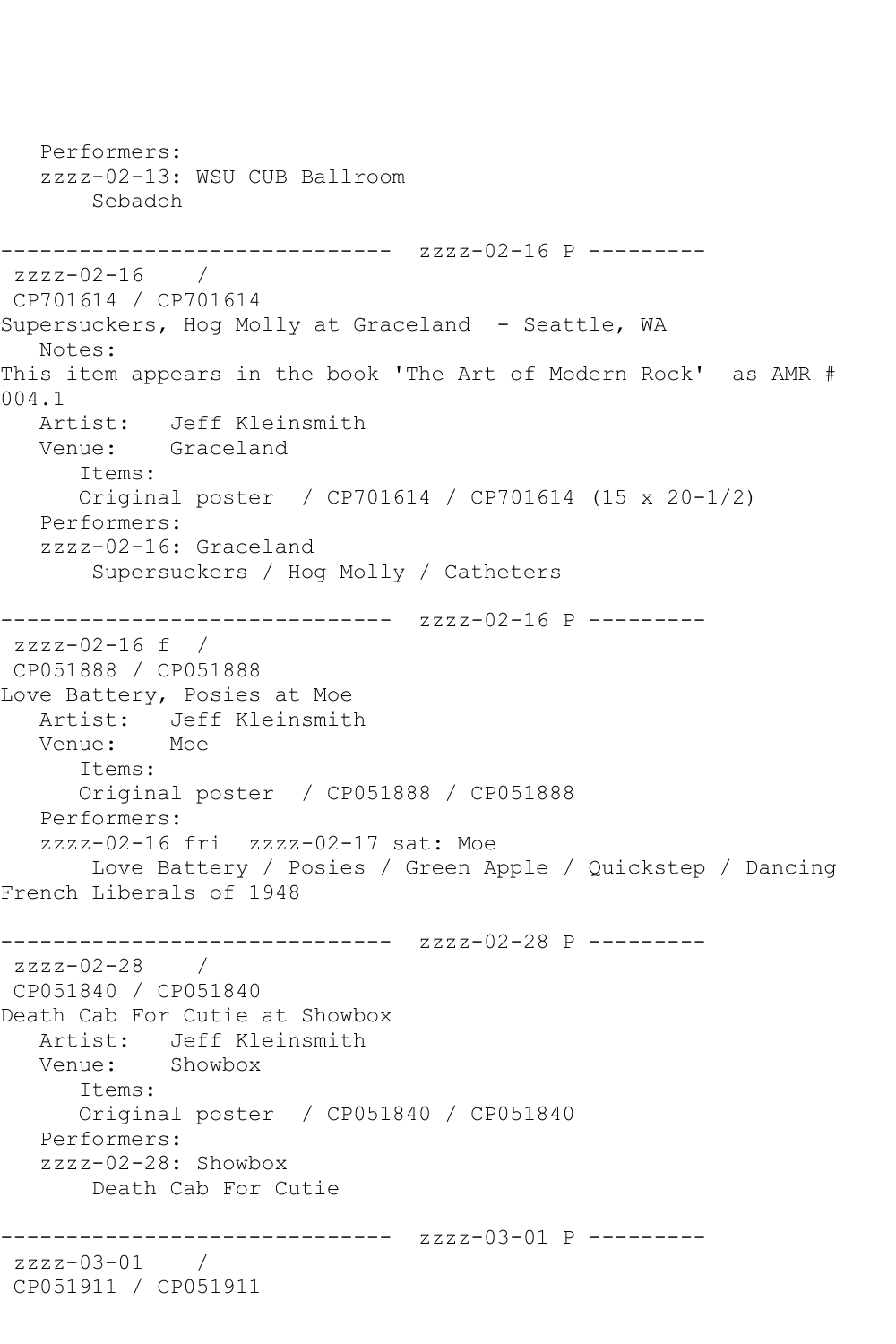```
Spinanes, Modest Mouse at Moe
   Artist: Jeff Kleinsmith
   Venue: Moe
       Items:
      Original poster / CP051911 / CP051911
   Performers:
   zzzz-03-01: Moe
        Spinanes / Modest Mouse / Quasi
------------------------------ zzzz-03-08 P ---------
zzzz-03-08 / 
CP051932 / CP051932
Catheters, Nerves at Crocodile Cafe - Seattle, WA
   Artist: Jeff Kleinsmith
   Venue: Crocodile Cafe
       Items:
      Original poster / CP051932 / CP051932
   Performers:
   zzzz-03-08: Crocodile Cafe
       Catheters / Nerves / Deadly Snakes
------------------------------ zzzz-03-10 P ---------
zzzz-03-10 / 
CP051909 / CP051909
Silkworm, Engine Kid Sextet at RKCNDY - Seattle, WA
   Artist: Jeff Kleinsmith
   Venue: RKCNDY
       Items:
      Original poster / CP051909 / CP051909
   Performers:
   zzzz-03-10: RKCNDY
        Silkworm / Engine Kid Sextet / Deflowers
         ------------------------------ zzzz-03-13 P ---------
zzzz-03-13 / 
CP051858 / CP051858
Silkworms, Vexed at Crocodile Cafe - Seattle, WA<br>Artist: Jeff Kleinsmith
           Jeff Kleinsmith
   Venue: Crocodile Cafe
       Items:
      Original poster / CP051858 / CP051858
   Performers:
   zzzz-03-13: Crocodile Cafe
        Silkworms / Vexed / Boomer
------------------------------ zzzz-03-15 P ---------
zzzz-03-15 s /
```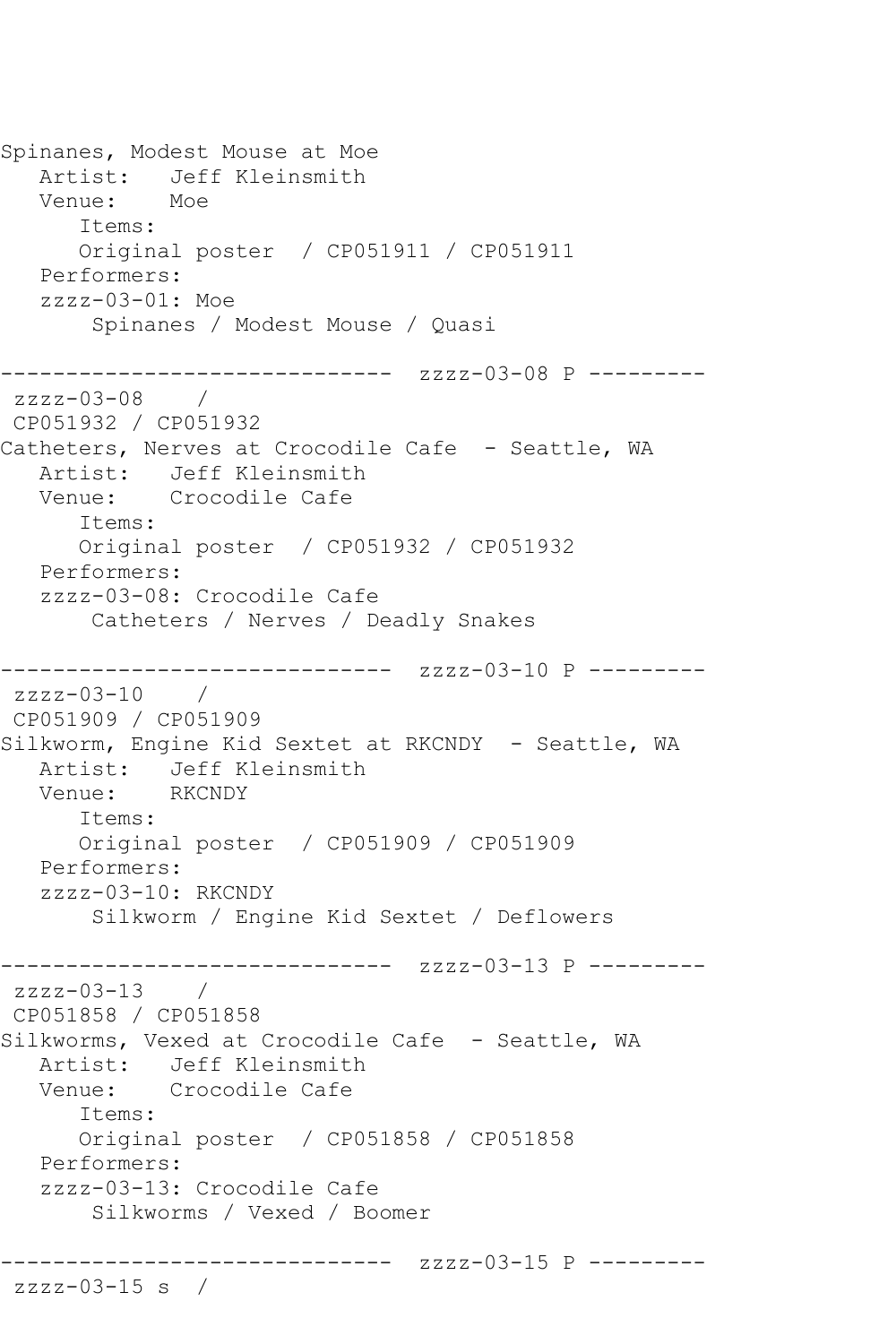```
CP051864 / CP051864
Sub Pop at Red Eyed Fly
   Artist: Jeff Kleinsmith
   Venue: Red Eyed Fly
       Items:
       Original poster / CP051864 / CP051864
   Performers:
    zzzz-03-15 sat: Red Eyed Fly
        Sub Pop
    zzzz-03-12 wed: Emo's
        Sub Pop
    zzzz-03-14 fri: Emo's
        Sub Pop
    zzzz-03-15 sat: Emo's
        Sub Pop
------------------------------ zzzz-03-17 P ---------
zzzz-03-17 / 
CP051905 / CP051905
Pond, Sone Quasi at Satyricon - Portland, OR
   Artist: Jeff Kleinsmith
   Venue: Satyricon
       Items:
       Original poster / CP051905 / CP051905
   Performers:
    zzzz-03-17: Satyricon
        Pond / Sone Quasi / USA
               ------------------------------ zzzz-03-17 P ---------
zzzz-03-17 f / 
CP051930 / CP051930
Melody Unit, Kinski at Crocodile Cafe - Seattle, WA
  Artist: Jeff Kleinsmith<br>Venue: Crocodile Cafe
            Crocodile Cafe
       Items:
       Original poster / CP051930 / CP051930
   Performers:
    zzzz-03-17 fri: Crocodile Cafe
        Melody Unit / Kinski / Carissa's Weird
                  ------------- zzzz-03-18 P ---------
zzzz-03-18 t / 
CP051863 / CP051863
6 Minute Mile, Loveless at Graceland - Seattle, WA
       Benefit: CD Release
   Artist: Jeff Kleinsmith
   Venue: Graceland
```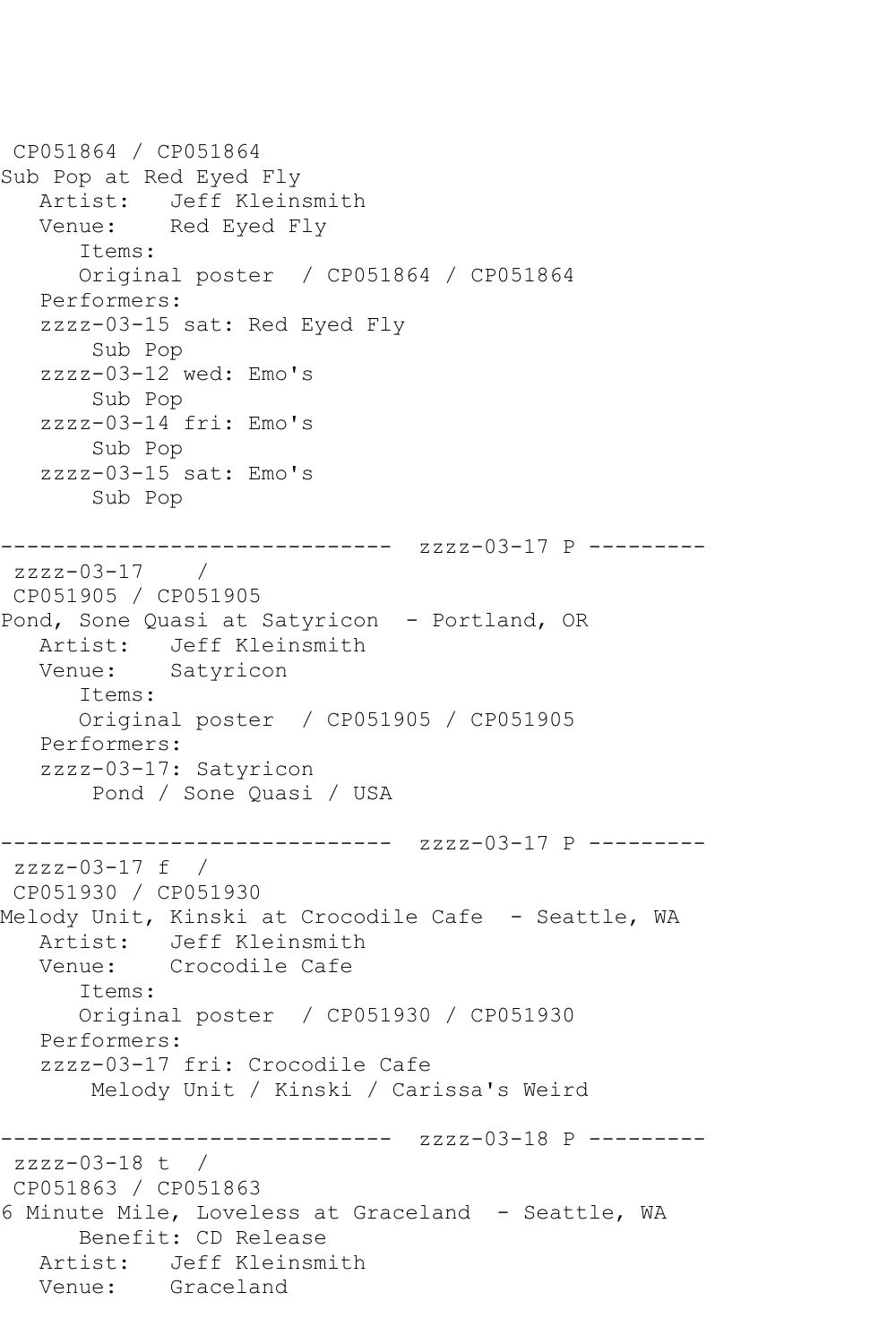Items: Original poster / CP051863 / CP051863 Performers: zzzz-03-18 tue: Graceland 6 Minute Mile / Loveless / Goodnight Trail ------------------------------ zzzz-04-03 P --------  $zzzz-04-03$  / CP051847 / CP051847 Flop, Stumpy Joe at OK Hotel - Seattle, WA Artist: Jeff Kleinsmith Venue: OK Hotel Items: Original poster / CP051847 / CP051847 Performers: zzzz-04-03: OK Hotel Flop / Stumpy Joe / Go Stymie ------------------------------ zzzz-04-10 P --------  $zzzz-04-10$  t / CP051865 / CP051865 Soundtrack of Our Lives at Graceland - Seattle, WA Benefit: Special Guests Artist: Jeff Kleinsmith Venue: Graceland Items: Original poster / CP051865 / CP051865 Performers: zzzz-04-10 thu: Graceland Soundtrack of Our Lives --------------- zzzz-04-20 P --------zzzz-04-20 t / CP051855 / CP051855 King Missile, Hammer Box at Oz - Seattle, WA Artist: Jeff Kleinsmith<br>Venue: Oz Venue: Items: Original poster / CP051855 / CP051855 Performers: zzzz-04-20 tue: Oz King Missile / Hammer Box / Boomer ------------------------------ zzzz-04-23 P -------- zzzz-04-23 / CP051921 / CP051921 Modest Mouse, Fastbacks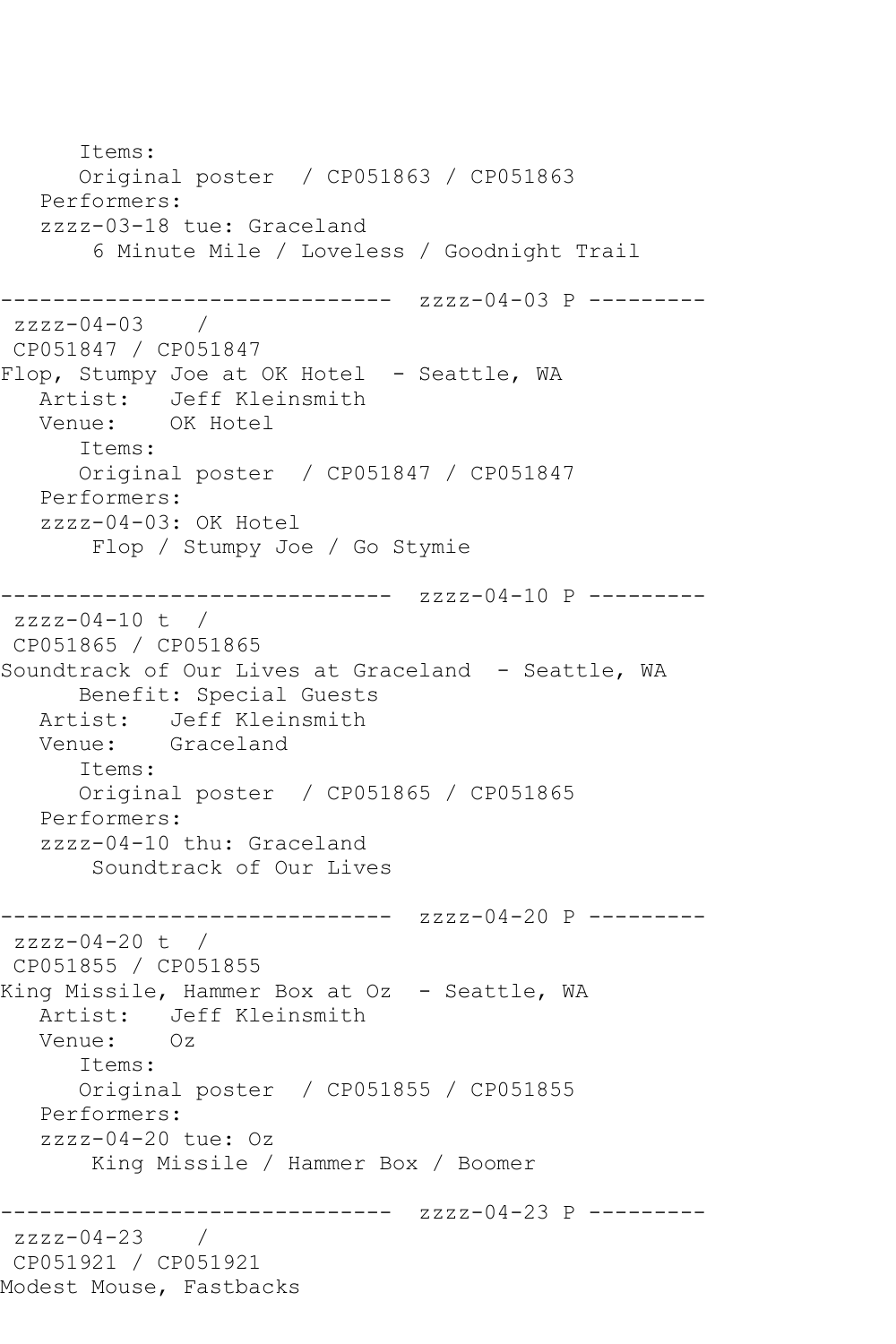Artist: Jeff Kleinsmith Items: Original poster / CP051921 / CP051921 Performers: zzzz-04-23 zzzz-04-24: Modest Mouse / Fastbacks ------------------------------ zzzz-05-08 P -------- zzzz-05-08 f / CP051907 / CP051907 Sage, Dennison Kimball Trio at Moe Artist: Jeff Kleinsmith Venue: Moe Items: Original poster / CP051907 / CP051907 Performers: zzzz-05-08 fri: Moe Sage / Dennison Kimball Trio ------------------------------ zzzz-05-08 P -------- zzzz-05-08 s / CP051851 / CP051851 Goo Goo Dolls, Muffs at RKCNDY - Seattle, WA Artist: Jeff Kleinsmith Venue: RKCNDY Items: Original poster / CP051851 / CP051851 Performers: zzzz-05-08 sat: RKCNDY Goo Goo Dolls / Muffs ------------------------------ zzzz-05-13 P -------- zzzz-05-13 / CP051871 / CP051871 Minus 5 Artist: Jeff Kleinsmith Items: Original poster / CP051871 / CP051871 Performers: zzzz-05-13: Minus 5 ------------------------------ zzzz-05-15 P -------- zzzz-05-15 / CP051861 / CP051861 Tree People, 7 Year Bitch at RKCNDY - Seattle, WA Benefit: Love American Style Artist: Jeff Kleinsmith<br>Venue: RKCNDY Venue: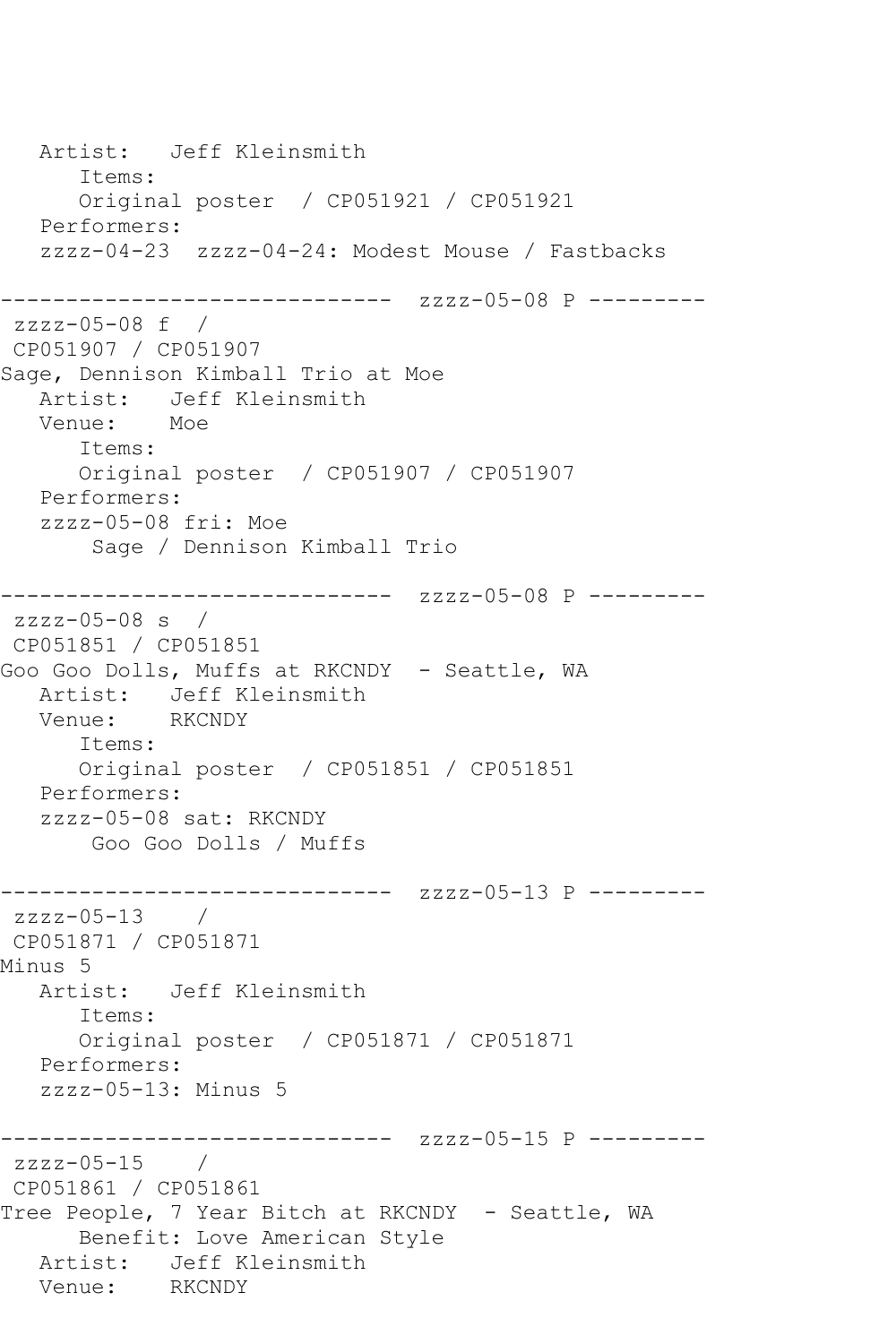Promoter: CZ Items: Original poster / CP051861 / CP051861 Performers: zzzz-05-15: RKCNDY Tree People / 7 Year Bitch / Gnome Nubbin ------------------------------ zzzz-05-18 P -------- zzzz-05-18 / CP051859 / CP051859 Grant Lee Buffalo, Sugar at Paramount Theater - Oakland, CA Artist: Jeff Kleinsmith<br>Venue: Paramount Theate Paramount Theater, Oakland Items: Original poster / CP051859 / CP051859 Performers: zzzz-05-18: Paramount Theater, Oakland Grant Lee Buffalo / Sugar / Hazel ------------------------------ zzzz-05-20 P -------- zzzz-05-20 / CP051920 / CP051920 Heat Miser, Pond at RKCNDY - Seattle, WA Artist: Jeff Kleinsmith Venue: RKCNDY Items: Original poster / CP051920 / CP051920 Performers: zzzz-05-20: RKCNDY Heat Miser / Pond / Spud Boys / Devo ------------------------------ zzzz-05-27 P --------  $zzzz-05-27$  / CP051892 / CP051892 Chainsaw Kittens at Possum Dixon Artist: Jeff Kleinsmith<br>Venue: Possum Dixon Possum Dixon Items: Original poster / CP051892 / CP051892 Performers: zzzz-05-27: Possum Dixon Chainsaw Kittens ------------------------------ zzzz-05-28 P -------- zzzz-05-28 / CP051866 / CP051866 Beat Happening, Stuart Moxham at OK Hotel - Seattle, WA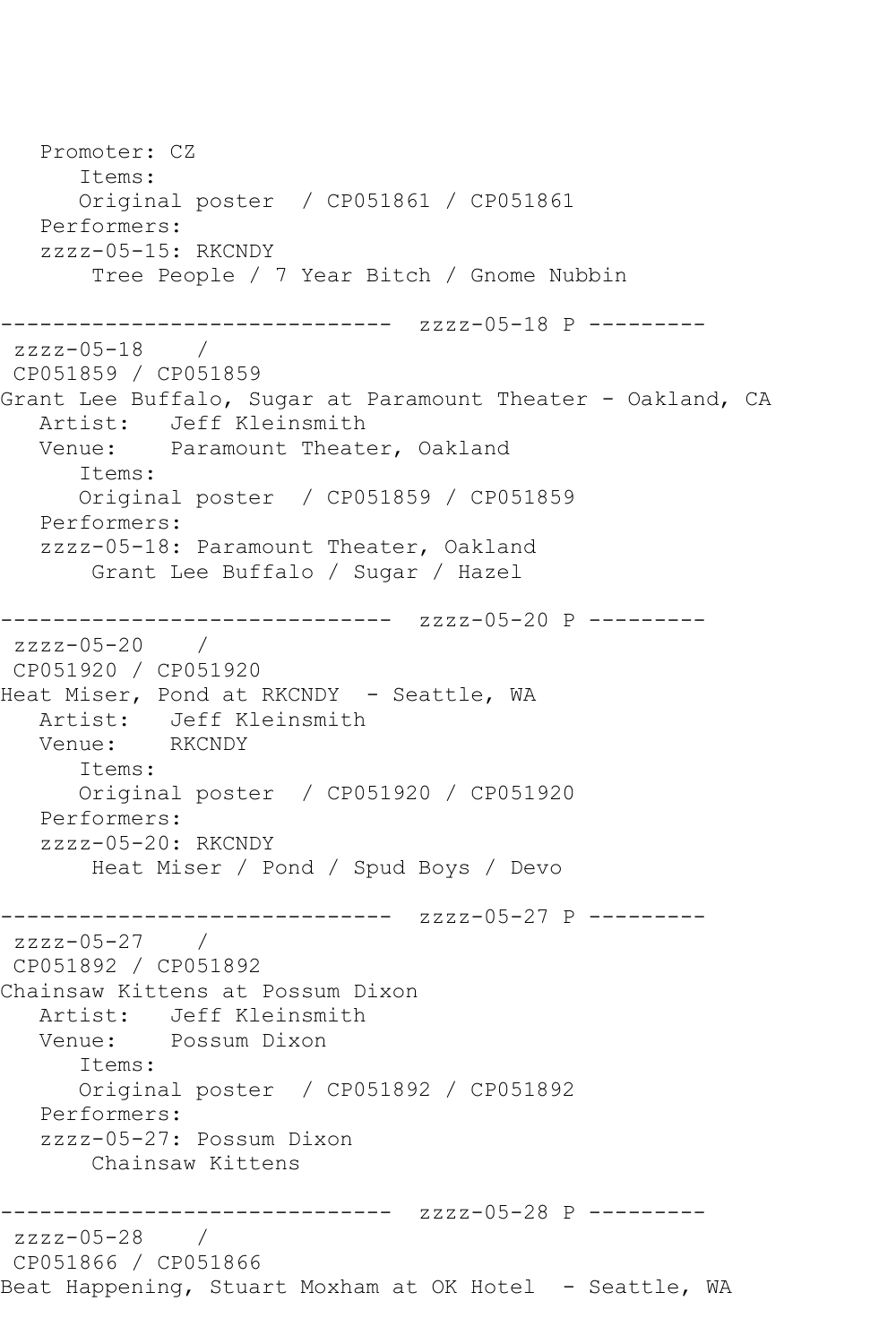```
Artist: Jeff Kleinsmith<br>Venue: OK Hotel
           OK Hotel
   Promoter: Lobotomy Talent Group
       Items:
      Original poster / CP051866 / CP051866
   Performers:
   zzzz-05-28: OK Hotel
       Beat Happening / Stuart Moxham / Brat Mobile / Heavens to 
Betsy
------------------------------ zzzz-05-29 P ---------
zzzz-05-29 / 
CP051916 / CP051916
Truly Truly, Dead Moon at Moe
   Artist: Jeff Kleinsmith
   Venue: Moe
       Items:
      Original poster / CP051916 / CP051916
   Performers:
   zzzz-05-29: Moe
        Truly Truly / Dead Moon / Fox Glove
------------------------------ zzzz-06-06 P ---------
zzzz-06-06 / 
CP051900 / CP051900
Lemons, Zeke at Moe
      Benefit: CD Release Party
   Artist: Jeff Kleinsmith
   Venue: Moe
       Items:
      Original poster / CP051900 / CP051900
   Performers:
   zzzz-06-06: Moe
       Lemons / Zeke / Jack Dempsey
------------------------------ zzzz-06-08 P ---------
zzzz-06-08 / 
CP051846 / CP051846
Engine Kid, Silkworm at Re-Bar - Seattle, WA
      Benefit: Tim Cook Night
   Artist: Jeff Kleinsmith
   Venue: Re-Bar
       Items:
      Original poster / CP051846 / CP051846
   Performers:
   zzzz-06-08: Re-Bar
        Engine Kid / Silkworm / Greta Harley
```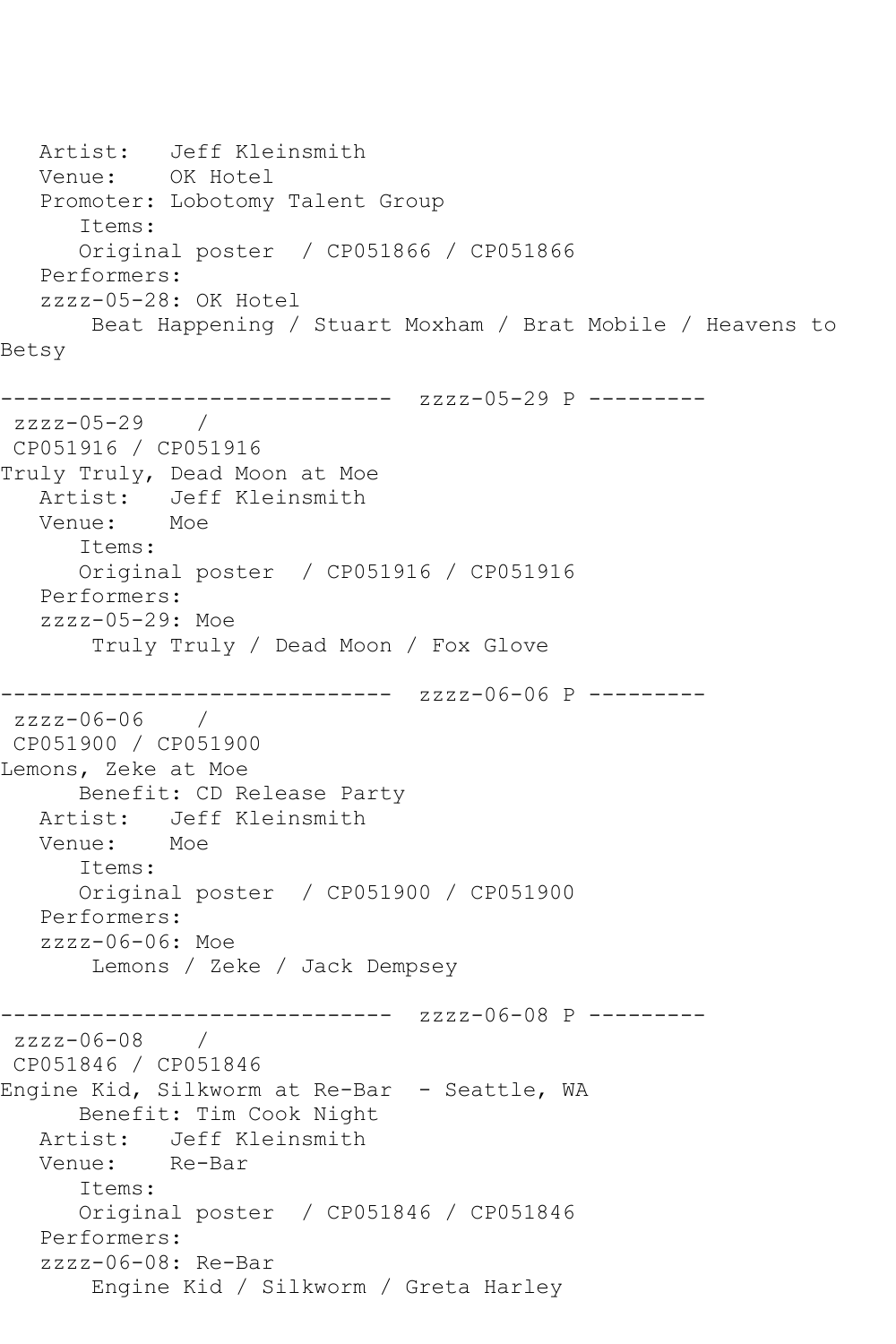```
------------------------------ zzzz-06-15 P ---------
zzzz-06-15 t / 
CP051862 / CP051862
Tina Chopp, Kitchen Radio at Re-Bar - Seattle, WA
  Artist: Jeff Kleinsmith<br>Venue: Re-Bar
  Venue:
       Items:
       Original poster / CP051862 / CP051862
   Performers:
    zzzz-06-15 tue: Re-Bar
        Tina Chopp / Kitchen Radio / Jim
------------------------------ zzzz-06-18 P ---------
zzzz-06-18 s / 
CP051849 / CP051849
Fluid, Alcohol at OK Hotel - Seattle, WA
   Artist: Jeff Kleinsmith
   Venue: OK Hotel
       Items:
      Original poster / CP051849 / CP051849
   Performers:
    zzzz-06-18 sat: OK Hotel
        Fluid / Alcohol / Funnycar / Stink / 18
------------------------------ zzzz-06-23 P ---------
zzzz-06-23 / 
CP051889 / CP051889
Briefs, Razorbabes at Sit n Spin
  Artist: Jeff Kleinsmith<br>Venue: Sit and Spin
            Sit and Spin
       Items:
       Original poster / CP051889 / CP051889
   Performers:
   zzzz-06-23: Sit and Spin
        Briefs / Razorbabes / New Town Animals / Intelligence
------------------------------ zzzz-06-25 P ---------
zzzz-06-25 / 
CP051876 / CP051876
Trail of Dead, Kinski at Showbox
   Artist: Jeff Kleinsmith
   Venue: Showbox
       Items:
       Original poster / CP051876 / CP051876
   Performers:
   zzzz-06-25: Showbox
```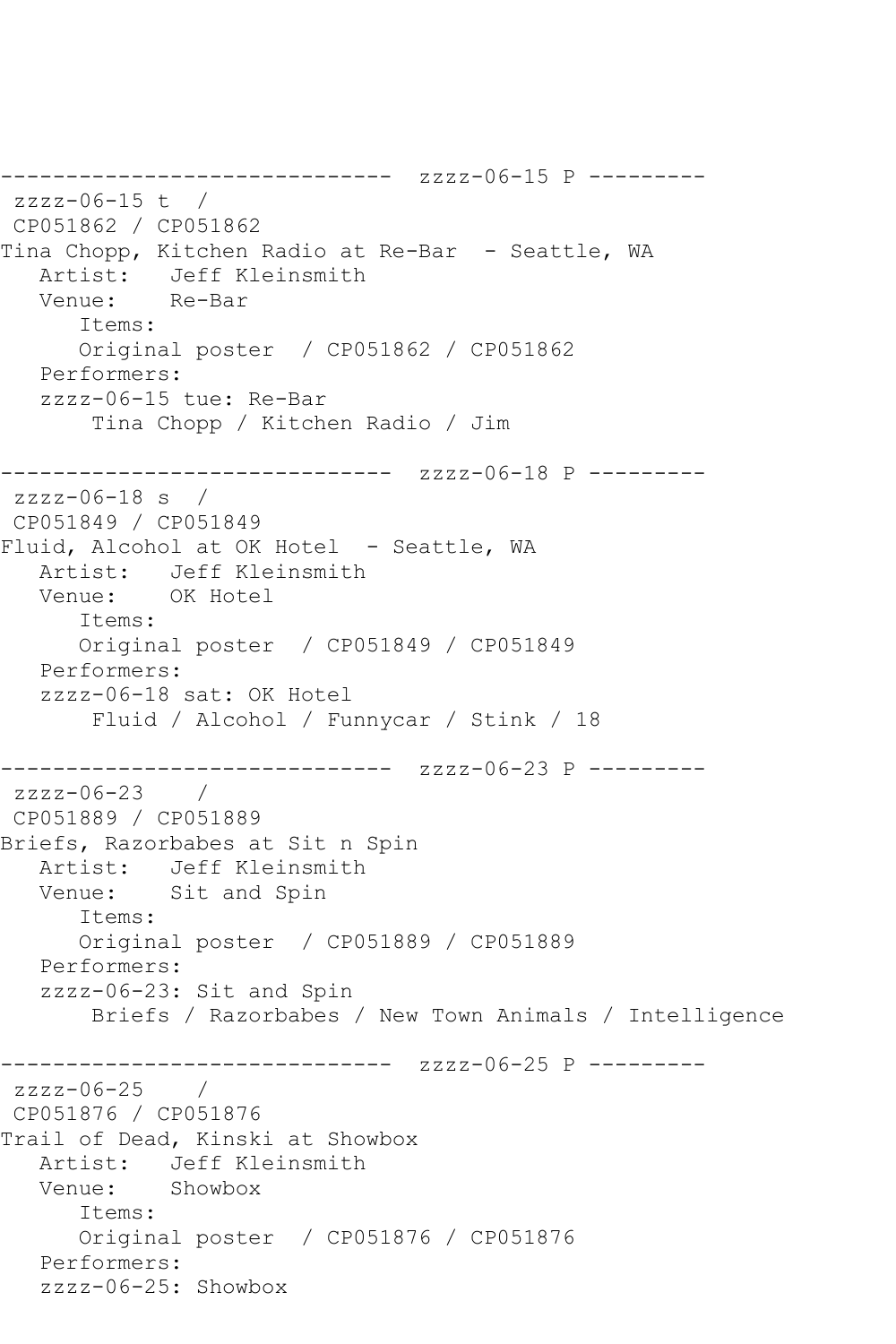Trail of Dead / Kinski / Swords Project ---------------- zzzz-06-27 P --------zzzz-06-27 f / CP051896 / CP051896 Jeremy Enigk at King Cat Theater - Seattle, WA Artist: Jeff Kleinsmith Venue: King Cat Theater Items: Original poster / CP051896 / CP051896 Performers: zzzz-06-27 fri: King Cat Theater Jeremy Enigk ------------------------------ zzzz-06-29 P -------- zzzz-06-29 t / CP051854 / CP051854 Holidays, Village Green at Re-Bar - Seattle, WA Artist: Jeff Kleinsmith<br>Venue: Re-Bar Venue: Items: Original poster / CP051854 / CP051854 Performers: zzzz-06-29 tue: Re-Bar Holidays / Village Green / Animal Kingdom ------------------------------ zzzz-07-02 P -------- zzzz-07-02 s / CP051870 / CP051870 Bored and Marleys, Pitchbend at Moe Benefit: Christmas in July / Proceed to Benefit Sea SK8 Artist: Jeff Kleinsmith<br>Venue: Moe Venue: Items: Original poster / CP051870 / CP051870 Performers: zzzz-07-02 sat: Moe Bored and Marleys / Pitchbend ------------------------------ zzzz-07-04 P -------- zzzz-07-04 / CP051845 / CP051845 Ed Hall, Libido Boy at OK Hotel - Seattle, WA Artist: Jeff Kleinsmith Venue: OK Hotel Items: Original poster / CP051845 / CP051845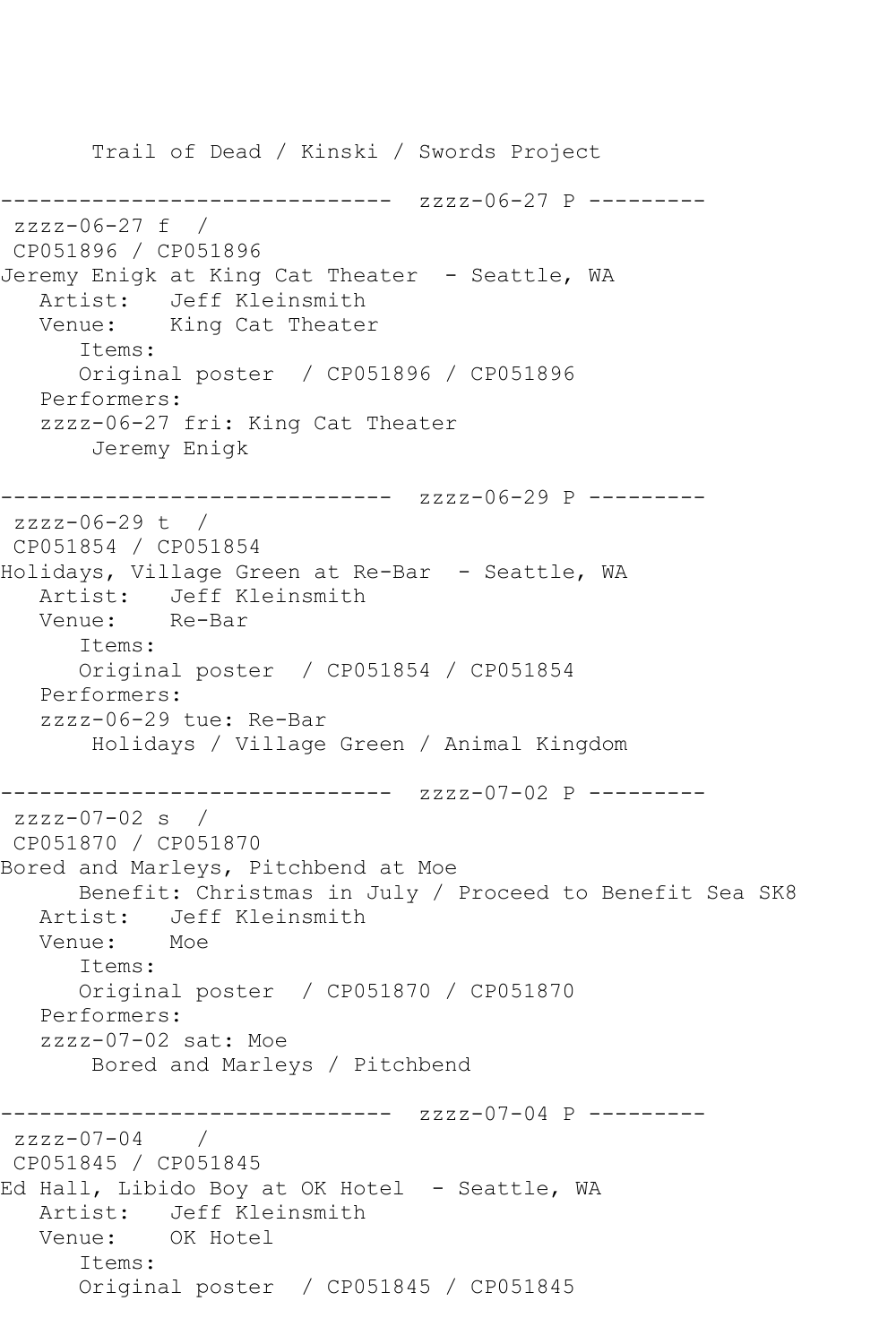```
 Performers:
   zzzz-07-04: OK Hotel
        Ed Hall / Libido Boy / Slappy White
------------------------------ zzzz-07-11 P ---------
zzzz-07-11 t / 
CP051922 / CP051922
Tube Top, Tiger at Moe
   Artist: Jeff Kleinsmith
   Venue: Moe
       Items:
      Original poster / CP051922 / CP051922
   Performers:
   zzzz-07-11 thu: Moe
        Tube Top / Tiger / Huge Space Bird
------------------------------ zzzz-07-12 P ---------
zzzz-07-12 s / 
CP051852 / CP051852
Hammerbox, Best Kissers in the World at RKCNDY - Seattle, WA
   Artist: Jeff Kleinsmith
   Venue: RKCNDY
      Items:
      Original poster / CP051852 / CP051852
   Performers:
   zzzz-07-12 sat: RKCNDY
        Hammerbox / Best Kissers in the World / Silkworm
------------------------------ zzzz-07-17 P ---------
zzzz-07-17 f / 
CP051857 / CP051857
Seaweed Sideshow, Fumes at OK Hotel - Seattle, WA
  Artist: Jeff Kleinsmith<br>Venue: OK Hotel
  Venue:
   Promoter: Lobotomy Talent Group
       Items:
      Original poster / CP051857 / CP051857
   Performers:
   zzzz-07-17 fri: OK Hotel
        Seaweed Sideshow / Fumes
------------------------------ zzzz-07-23 P ---------
zzzz-07-23 / 
CP051918 / CP051918
Zeke, Plexi at Re-Bar - Seattle, WA
  Artist: Jeff Kleinsmith<br>Venue: Re-Bar
  Venue:
```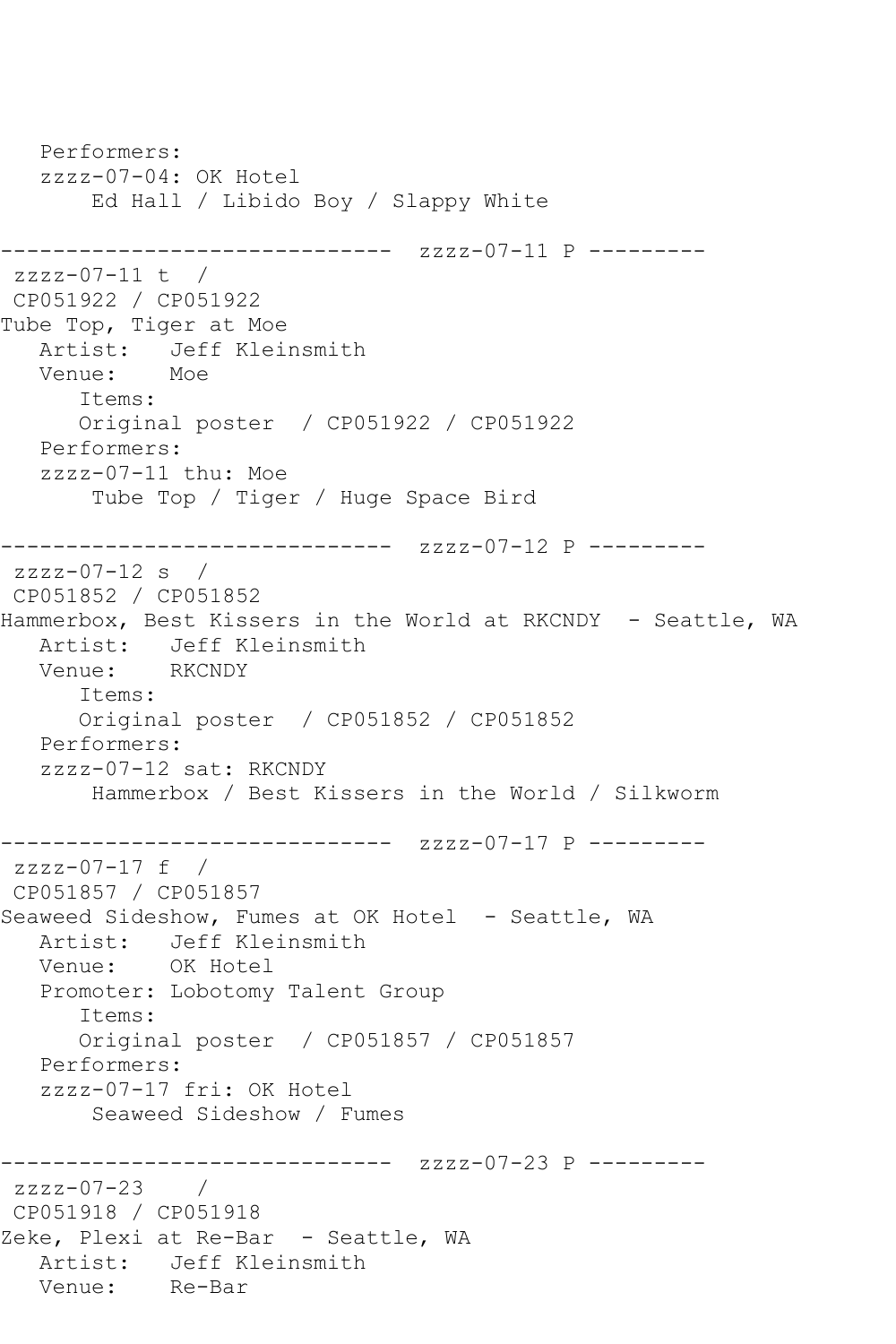Items: Original poster / CP051918 / CP051918 Performers: zzzz-07-23: Re-Bar Zeke / Plexi / Bare Minimum ----------------------- zzzz-07-25 P --------zzzz-07-25 s / CP051842 / CP051842 Coffin Break, Gits at RKCNDY - Seattle, WA Artist: Jeff Kleinsmith<br>Venue: RKCNDY Venue: Items: Original poster / CP051842 / CP051842 Performers: zzzz-07-25 sat: RKCNDY Coffin Break / Gits / Purdins / Alcohol Funnycar ------------------------------ zzzz-07-26 P -------- zzzz-07-26 f / CP051925 / CP051925 Poison Idea, Gits at OK Hotel - Seattle, WA Artist: Jeff Kleinsmith Venue: OK Hotel Promoter: Lobotomy Talent Group Items: Original poster / CP051925 / CP051925 Performers: zzzz-07-26 fri: OK Hotel Poison Idea / Gits / Naked Aggression ------------------------------ zzzz-08-11 P --------  $zzzz-08-11$  / CP051878 / CP051878 Alien Crime Syndicate at Sit and Spin - Seattle, WA Benefit: CD Release Artist: Jeff Kleinsmith Venue: Sit and Spin Items: Original poster / CP051878 / CP051878 Performers: zzzz-08-11: Sit and Spin Alien Crime Syndicate ---------------------- zzzz-08-19 P --------zzzz-08-19 / CP051917 / CP051917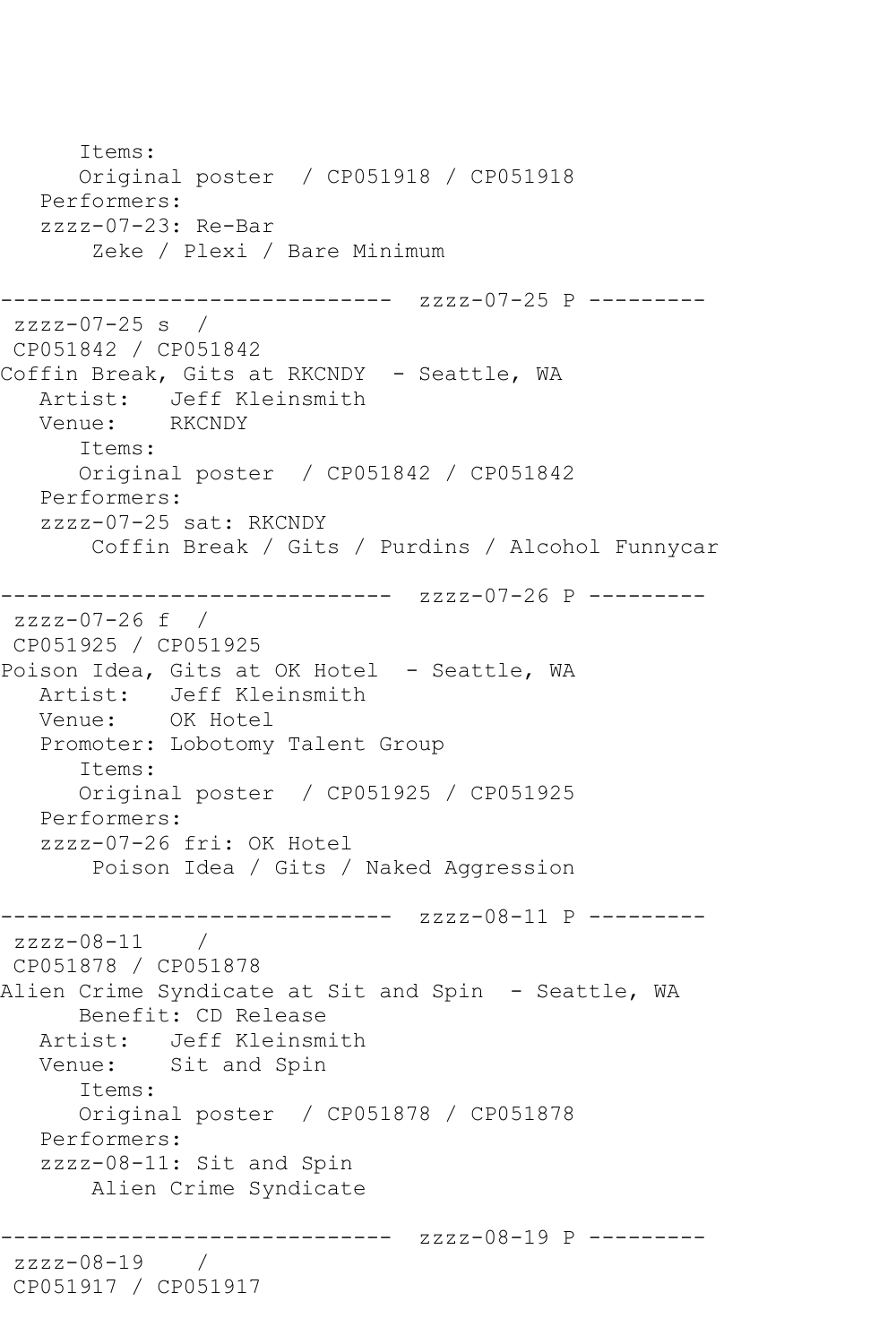Wool, Fitz of Depression at King Performance Hall Artist: Jeff Kleinsmith Venue: King Performance Hall Items: Original poster / CP051917 / CP051917 Performers: zzzz-08-19: King Performance Hall Wool / Fitz of Depression / Engine Kid / Spaceboy ------------------------------ zzzz-09-06 P -------- zzzz-09-06 s / CP051926 / CP051926 Tree People, Truly at Crocodile Cafe - Seattle, WA Artist: Jeff Kleinsmith Venue: Crocodile Cafe Promoter: CZ Items: Original poster / CP051926 / CP051926 Performers: zzzz-09-06 sun: Crocodile Cafe Tree People / Truly / Gits / Maxine ------------------------------ zzzz-10-10 P -------- zzzz-10-10 CP701697 / CP701697 Melvins, Trevor Dunn's Trio Convulsant Notes: Limited Edition of 225 Private Notes: DieselDone Artist: Jeff Kleinsmith Promoter: Diesel Fuel Prints Items: Original poster / CP701697 / CP701697 (23 x 32) Price: 45.00 Performers: zzzz-10-10: Melvins / Trevor Dunn's Trio Convulsant ------------------------------ zzzz-10-18 P -------- zzzz-10-18 f / CP051844 / CP051844 Dead Moon, Mono Men at Off Ramp - Austin, TX Artist: Jeff Kleinsmith Venue: Off Ramp Items: Original poster / CP051844 / CP051844 Performers: zzzz-10-18 fri: Off Ramp Dead Moon / Mono Men / Gorilla / Marble Orchard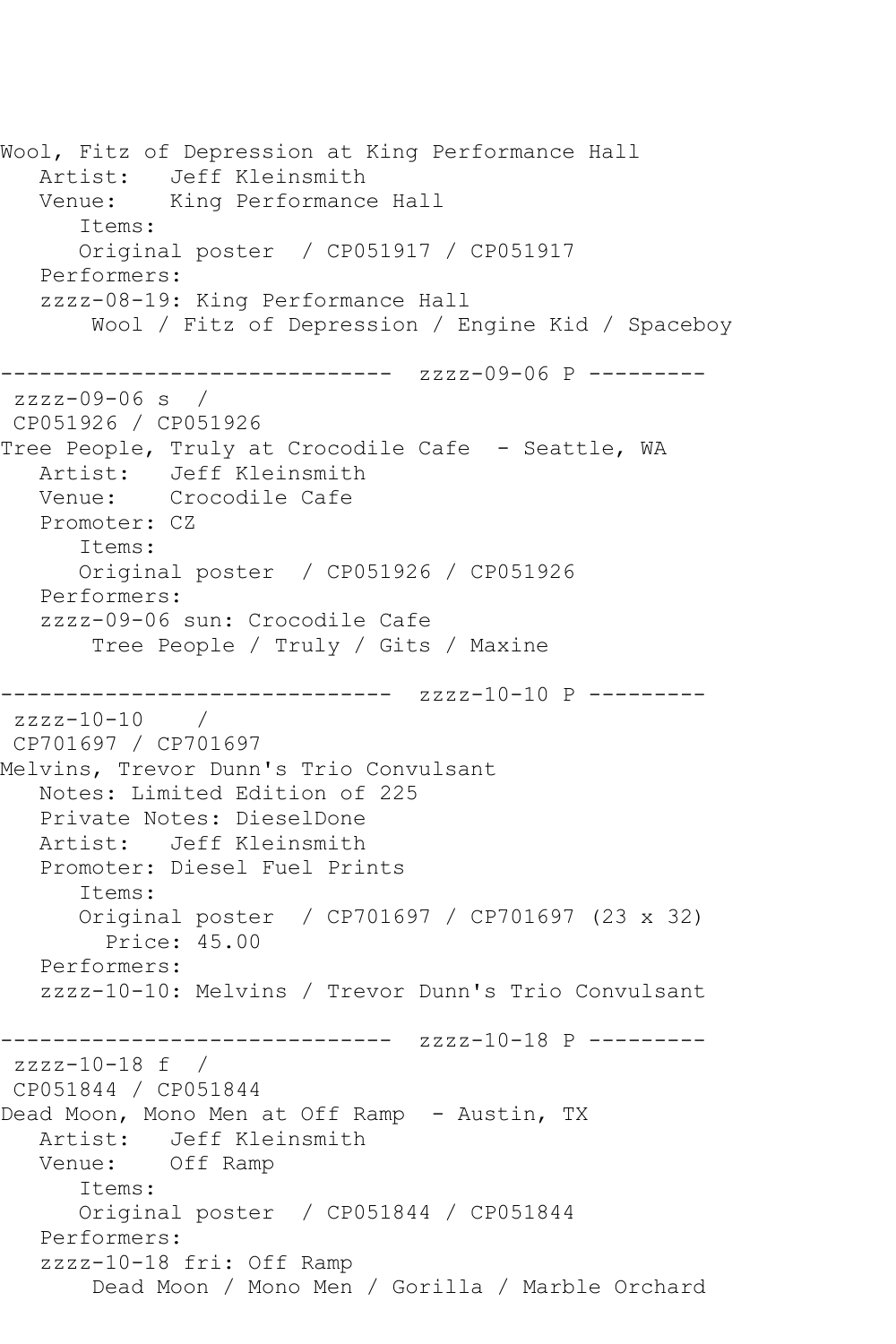------------------------------ zzzz-10-20 P -------- zzzz-10-20 t / CP051873 / CP051873 Moe Benefit: TBA Artist: Jeff Kleinsmith Venue: Moe Items: Original poster / CP051873 / CP051873 Performers: zzzz-10-20 thu: Moe ------------------------------ zzzz-10-22 P -------- zzzz-10-22 / CP051836 / CP051836 Dashboard Saviors, Alcohol Funnycar at Off Ramp - Austin, TX Artist: Jeff Kleinsmith Venue: Off Ramp Promoter: Lobotomy Talent Group Items: Original poster / CP051836 / CP051836 Performers: zzzz-10-22: Off Ramp Dashboard Saviors / Alcohol Funnycar / Deflowers / Stymie --------------- zzzz-10-22 P --------zzzz-10-22 f / CP051929 / CP051929 Hammerbox, Doughboys at Moore Theater - Portland, OR Artist: Jeff Kleinsmith Venue: Moore Theater Items: Original poster / CP051929 / CP051929 Performers: zzzz-10-22 fri: Moore Theater Hammerbox / Doughboys / Alcohol Funnycar ------------------------------ zzzz-11-02 P -------- zzzz-11-02 t / CP051886 / CP051886 Bootsy's, New Rubber Band at RKCNDY - Seattle, WA Artist: Jeff Kleinsmith<br>Venue: RKCNDY Venue: Items: Original poster / CP051886 / CP051886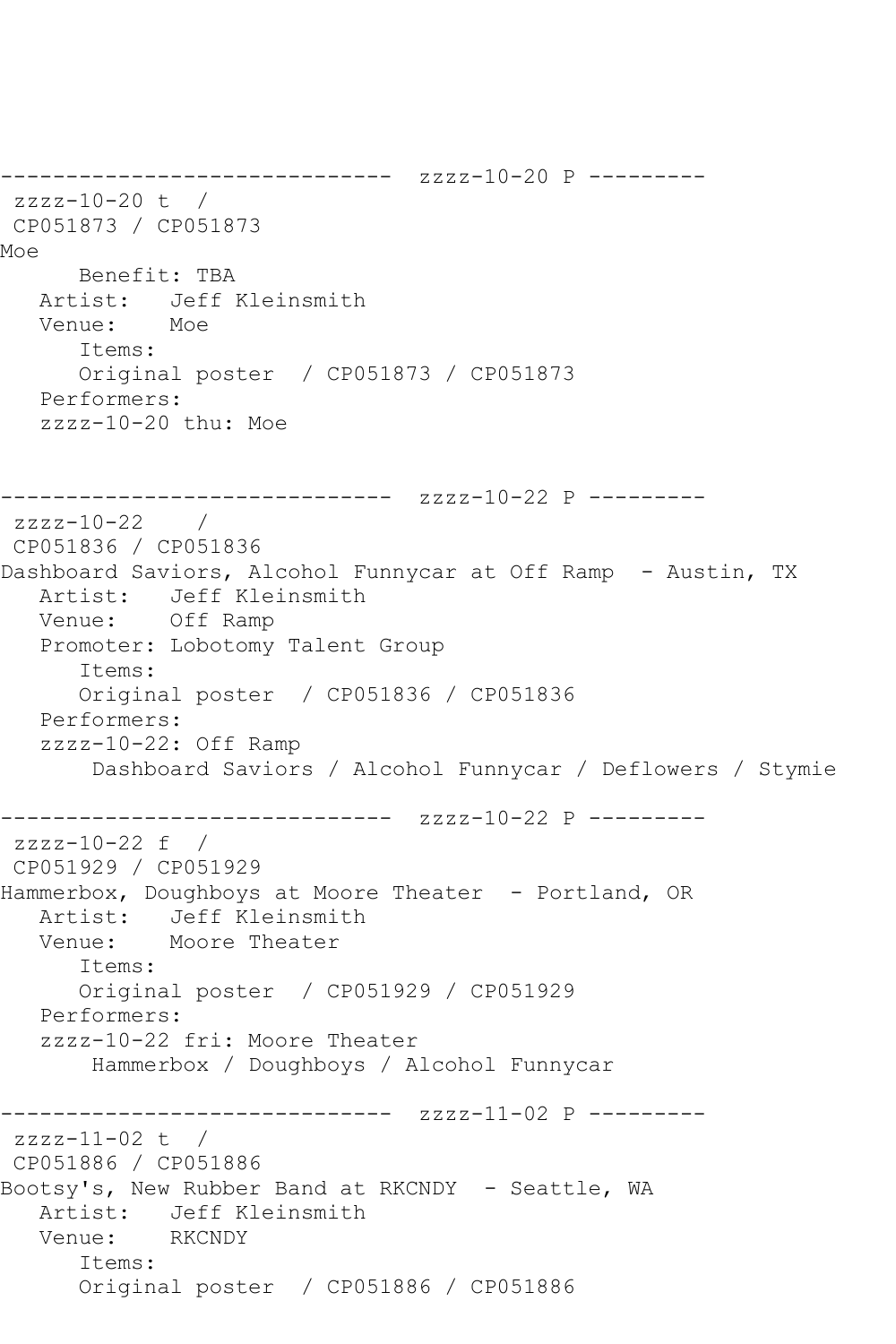```
 Performers:
   zzzz-11-02 thu: RKCNDY
       Bootsy's / New Rubber Band
------------------------------ zzzz-11-11 P ---------
zzzz-11-11 / 
CP051882 / CP051882
Ace Frehley, Stymie at RKCNDY - Seattle, WA
   Artist: Jeff Kleinsmith
   Venue: RKCNDY
      Items:
      Original poster / CP051882 / CP051882
   Performers:
   zzzz-11-11: RKCNDY
       Ace Frehley / Stymie
------------------------------ zzzz-11-11 P ---------
zzzz-11-11 / 
CP051915 / CP051915
Superconductor, Stymie at Crocodile Cafe - Seattle, WA
      Benefit: Teriyaki Asthma Record Release
   Artist: Jeff Kleinsmith
   Venue: Crocodile Cafe
   Promoter: Lucky / C 7
      Items:
      Original poster / CP051915 / CP051915
   Performers:
   zzzz-11-11: Crocodile Cafe
       Superconductor / Stymie / Sugarbuzz
          ------------------------------ zzzz-11-15 P ---------
zzzz-11-15 / 
CP051891 / CP051891
Built To Spill, Thirty Ought Six at Crocodile Cafe - Seattle, WA
   Artist: Jeff Kleinsmith
   Venue: Crocodile Cafe
      Items:
      Original poster / CP051891 / CP051891
   Performers:
   zzzz-11-15: Crocodile Cafe
       Built To Spill / Thirty Ought Six / Silkworm / Violent Green
------------------------------ zzzz-11-19 P ---------
zzzz-11-19CP051843 / CP051843
Moore Live 11 Piece Band at Zero 7
   Artist: Jeff Kleinsmith
```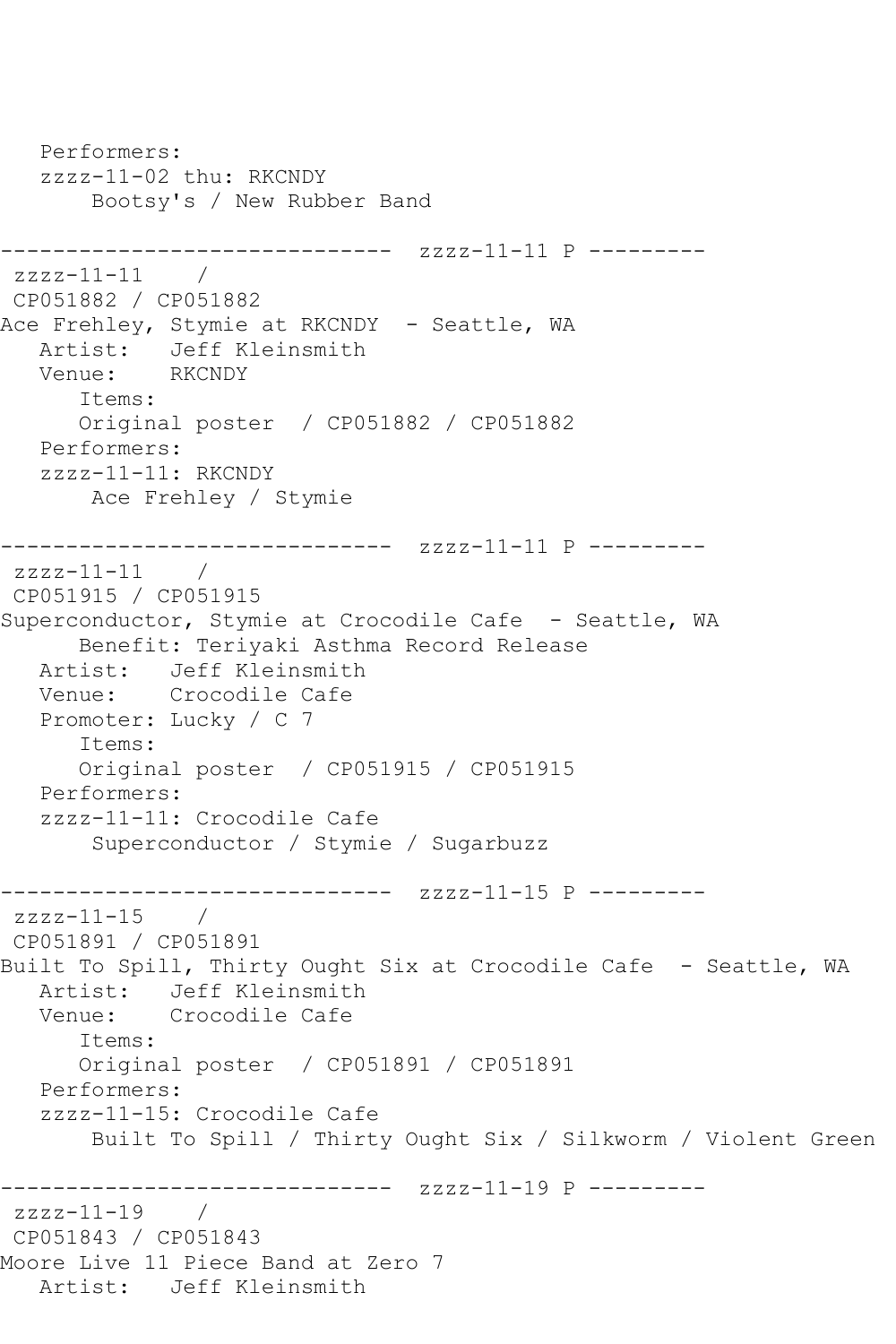```
 Venue: Zero 7
       Items:
       Original poster / CP051843 / CP051843
   Performers:
   zzzz-11-19: Zero 7
       Moore Live 11 Piece Band
------------------------------ zzzz-11-20 P ---------
zzzz-11-20 / 
CP051877 / CP051877
Hazel, Cracker Bash at RKCNDY - Seattle, WA
  Artist: Jeff Kleinsmith<br>Venue: RKCNDY
  Venue:
       Items:
      Original poster / CP051877 / CP051877
   Performers:
   zzzz-11-20: RKCNDY
       Hazel / Cracker Bash / Stymie
------------------------------ zzzz-11-22 P ---------
zzzz-11-22 / 
CP051894 / CP051894
Legendary Pink Dots, Jessamine at Moe
  Artist: Jeff Kleinsmith<br>Venue: Moe
  Venue:
      Items:
       Original poster / CP051894 / CP051894
   Performers:
   zzzz-11-22: Moe
        Legendary Pink Dots / Jessamine
------------------------------ zzzz-11-25 P ---------
zzzz-11-25 / 
CP051927 / CP051927
Gits, DC Beggars at Off Ramp - Austin, TX
   Artist: Jeff Kleinsmith
   Venue: Off Ramp
       Items:
      Original poster / CP051927 / CP051927
   Performers:
   zzzz-11-25: Off Ramp
        Gits / DC Beggars / Maxi Badd
------------------------------ zzzz-11-27 P ---------
zzzz-11-27 / 
CP051914 / CP051914
Sunny Day Real Estate, Shudder To Think at Moe
```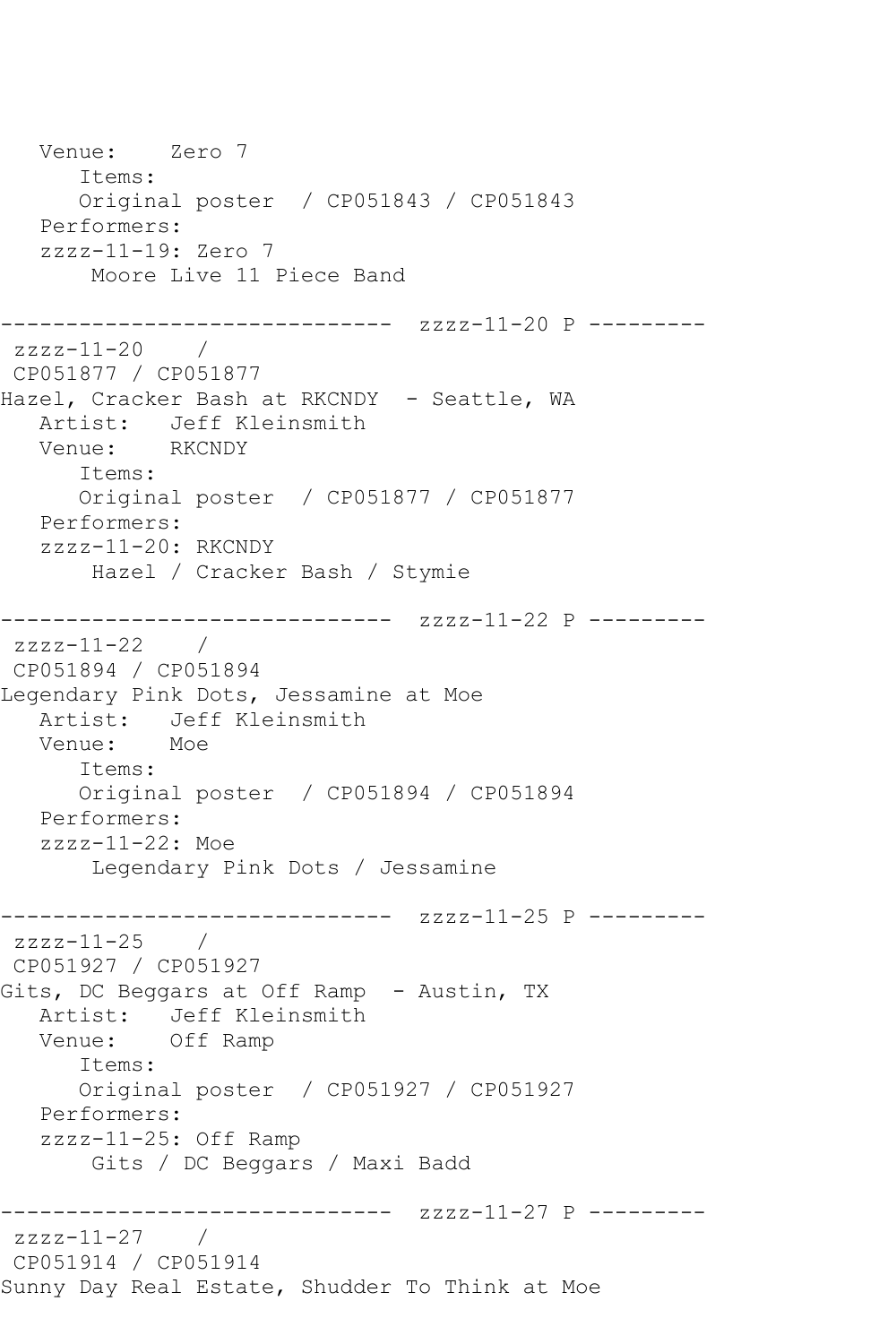Artist: Jeff Kleinsmith Venue: Moe Items: Original poster / CP051914 / CP051914 Performers: zzzz-11-27: Moe Sunny Day Real Estate / Shudder To Think ------------------------------ zzzz-12-06 P -------- zzzz-12-06 / CP051867 / CP051867 Sick and Wrong, Stymie at Re-Bar - Seattle, WA Artist: Jeff Kleinsmith Venue: Re-Bar Items: Original poster / CP051867 / CP051867 Performers: zzzz-12-06: Re-Bar Sick and Wrong / Stymie ------------------------------ zzzz-12-08 P -------- zzzz-12-08 / CP051883 / CP051883 Aimee Mann, Damien Jurado at UW Hub Ballroom Artist: Jeff Kleinsmith<br>Venue: UW Hub Ballroom UW Hub Ballroom Items: Original poster / CP051883 / CP051883 Performers: zzzz-12-08: UW Hub Ballroom Aimee Mann / Damien Jurado / Crooked Fingers ------------------------------ zzzz-12-13 P --------  $zzzz-12-13$  f / CP051881 / CP051881 Tito Puente Latin Jazz Ensemble at Showbox Artist: Jeff Kleinsmith Venue: Showbox Items: Original poster / CP051881 / CP051881 Performers: zzzz-12-13 fri zzzz-12-14 sat: Showbox Tito Puente Latin Jazz Ensemble ------------------------------ zzzz-12-19 P -------- zzzz-12-19 / CP051850 / CP051850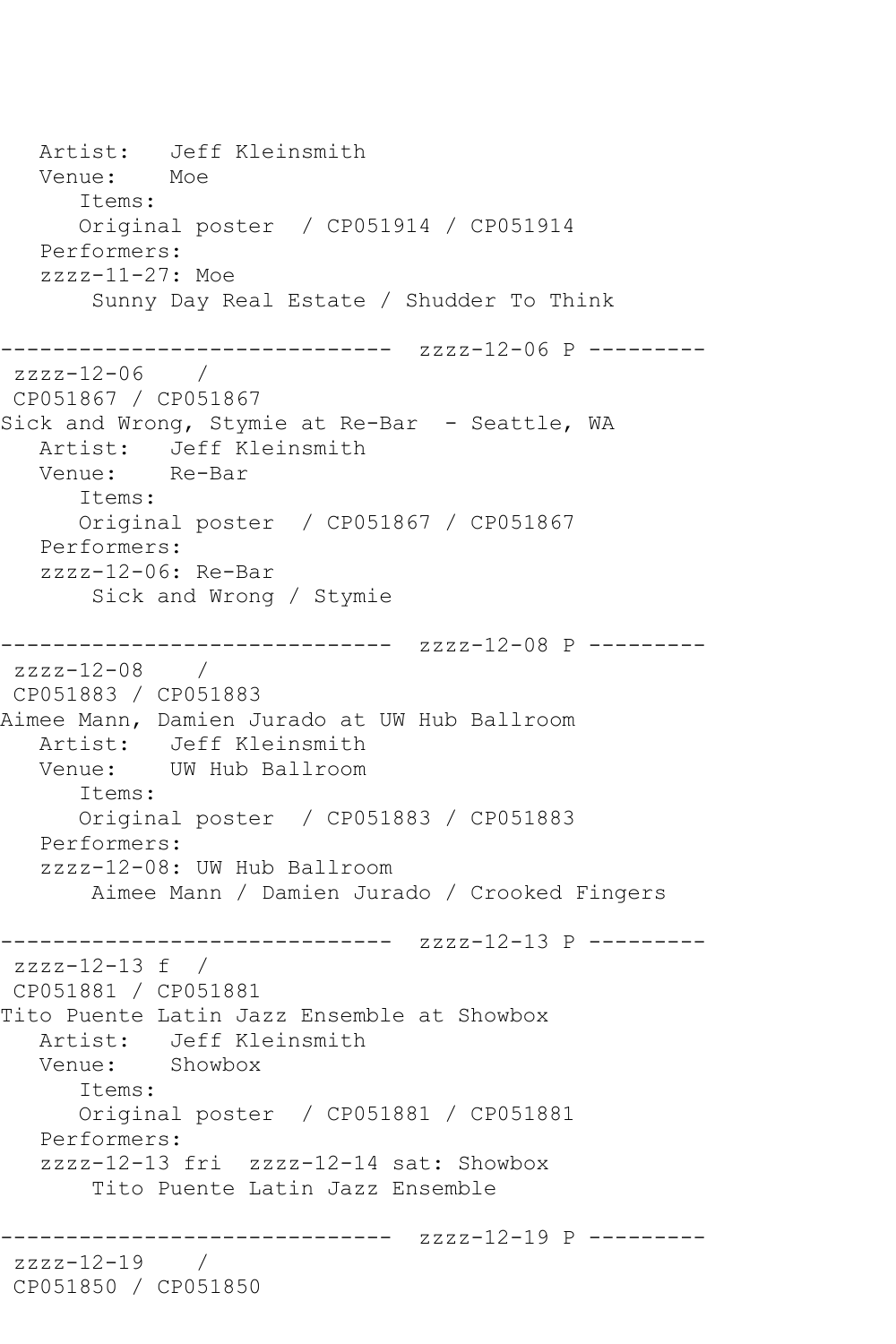Gits, Alcohol Funnycar at Weathered Wall Artist: Jeff Kleinsmith Venue: Weathered Wall Promoter: Rathouse Records Items: Original poster / CP051850 / CP051850 Performers: zzzz-12-19: Weathered Wall Gits / Alcohol Funnycar / Officer Down / Christ Driver ------------------------------ zzzz-12-20 P -------- zzzz-12-20 / CP051837 / CP051837 DJ El Toro, Make Out Choir at Tablet Benefit: Swinging Sleigh Ride / Chop Suey / Hosted by FCS North Artist: Jeff Kleinsmith Venue: Tablet Items: Original poster / CP051837 / CP051837 Performers: zzzz-12-20: Tablet DJ El Toro / Make Out Choir --------------- zzzz-12-20 P -------- $zzzz-12-20$  s / CP051928 / CP051928 Medda Physical, Lazy Susan at Re-Bar - Seattle, WA Benefit: Christmas Blowout Show Artist: Jeff Kleinsmith<br>Venue: Re-Bar Venue: Items: Original poster / CP051928 / CP051928 Performers: zzzz-12-20 sun: Re-Bar Medda Physical / Lazy Susan / Six in the Clip ------------------------------ zzzz-zz-zz P-1 --------  $zzzz-zz-zz$  / CP019604 / XGJK17 Built To Spill Artist: Jeff Kleinsmith Items: Original poster Edition 1 / CP019604 / XGJK17 Performers: zzzz-zz-zz: Built To Spill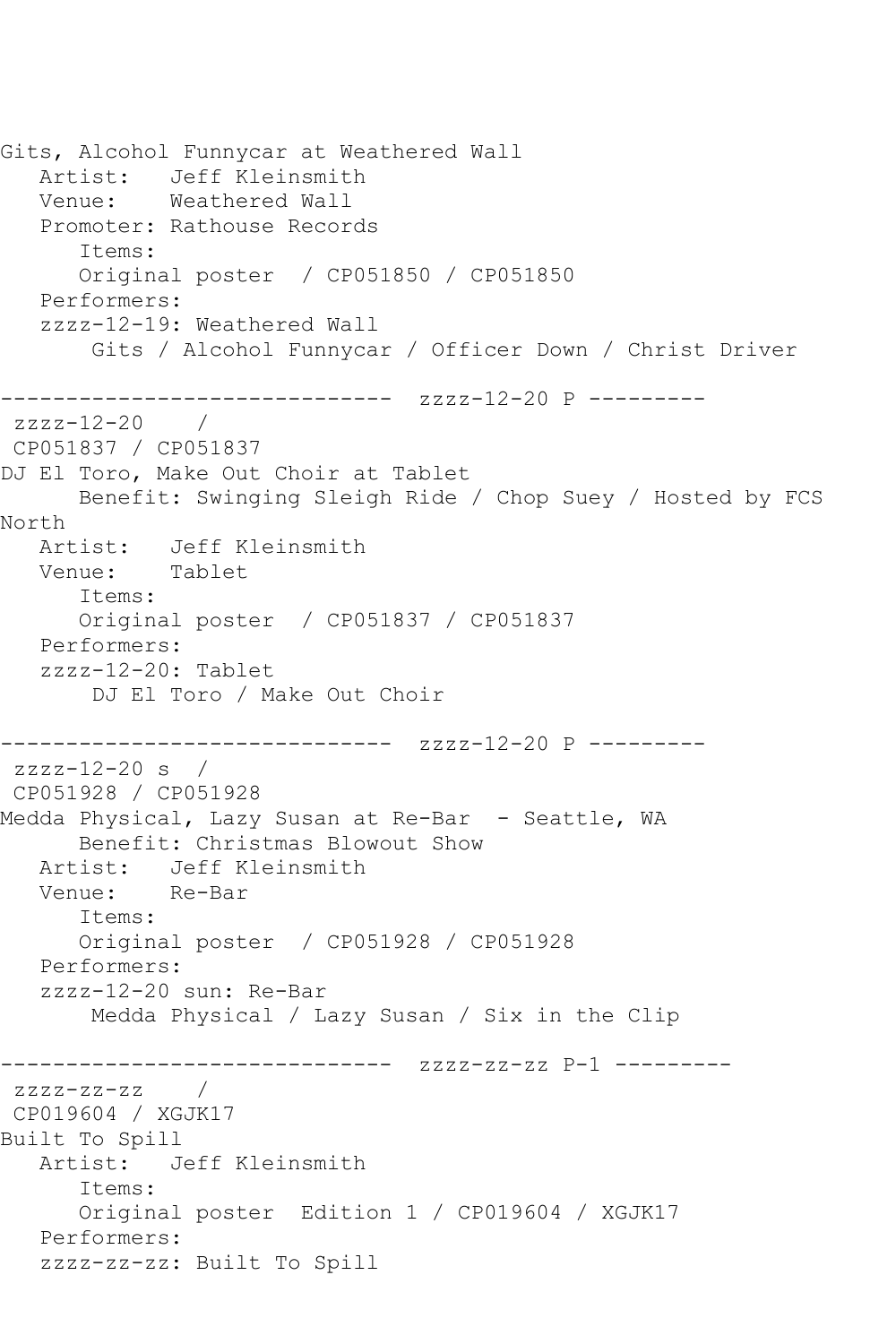------------------------------ zzzz-zz-zz P-1 --------  $zzzz-zz-zz$  / CP019645 / XGJK91 Casper Brotzmann Massaker Artist: Jeff Kleinsmith Items: Original poster Edition 1 / CP019645 / XGJK91 Performers: zzzz-zz-zz: Casper Brotzmann Massaker ------------------------------ zzzz-zz-zz P-1 --------  $zzzz-zz-zz$  / CP019606 / XGJK222 Sky Cries Mary, Marc Olsen, Vishnu's Secret Artist: Jeff Kleinsmith Items: Original poster Edition 1 / CP019606 / XGJK222 Performers: zzzz-zz-zz: Sky Cries Mary / Marc Olsen / Vishnu's Secret ------------------------------ MOE zzzz-zz-zz P-1 -------- zzzz-zz-zz / MOE CP019587 / XGJK145 Lemons, Zeke at MOE Cafe - Seattle, WA Artist: Jeff Kleinsmith<br>Venue: MOE Cafe MOE Cafe Items: Original poster MOE Edition 1 / CP019587 / XGJK145 Performers: zzzz-zz-zz: MOE Cafe Lemons / Zeke / Jack Dempsey ------------------------------ zzzz-zz-zz P --------  $zzzz-zz-zz$  / CP051868 / CP051868 Corrosion of Conformity Artist: Jeff Kleinsmith Items: Original poster / CP051868 / CP051868 Performers: Corrosion of Conformity ------------------------------ zzzz-zz-zz P -------- zzzz-zz-zz / CP051869 / CP051869 King Missle, Fastbacks at Moe Artist: Jeff Kleinsmith<br>Venue: Moe Venue: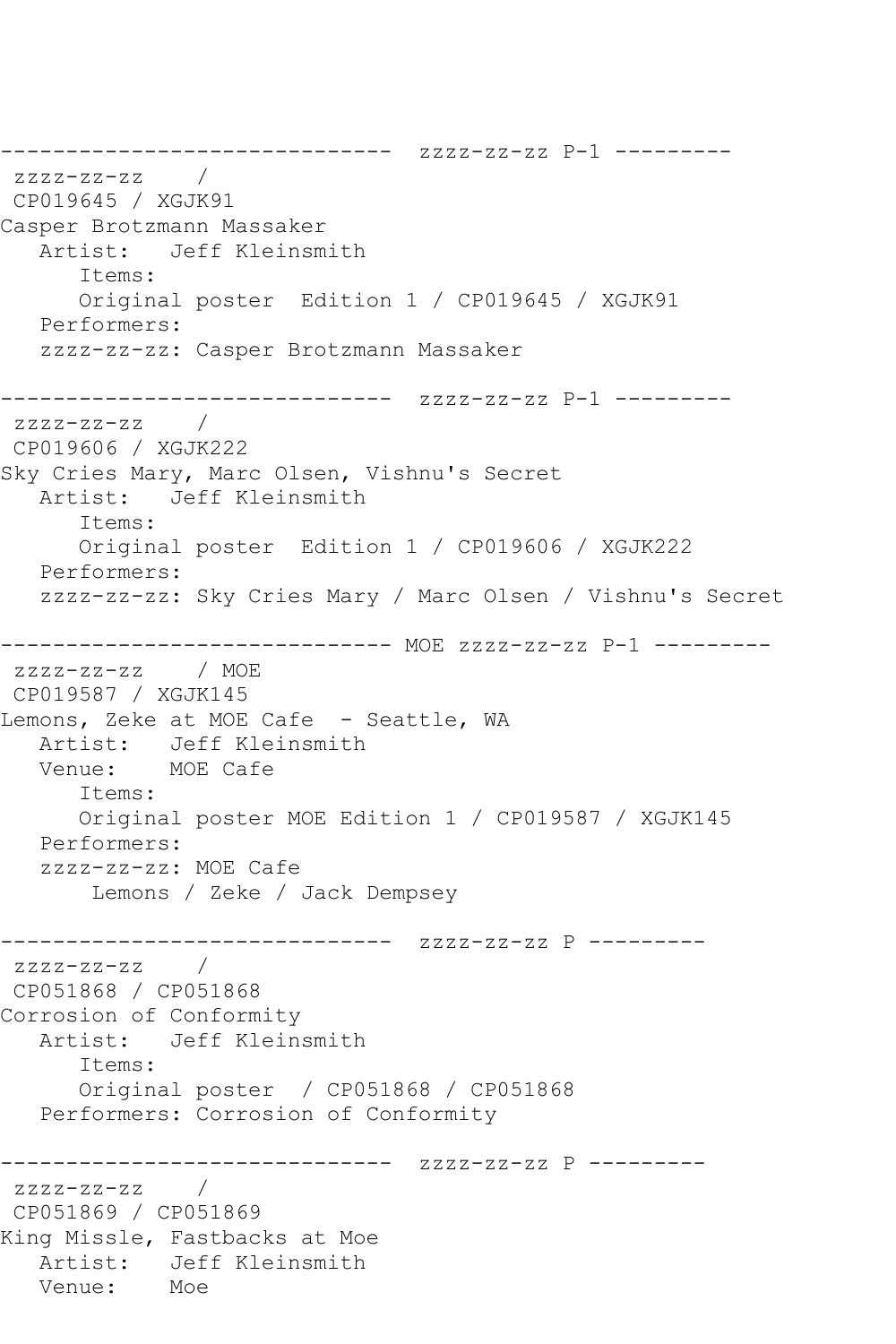Items: Original poster / CP051869 / CP051869 Performers: Moe King Missle / Fastbacks / My 5 ------------------------------ zzzz-zz-zz P -------- zzzz-zz-zz / CP051874 / CP051874 Jeff Kleinsmith Graphic Artist: Jeff Kleinsmith Items: Original poster / CP051874 / CP051874 Performers: ------------------------------ zzzz-zz-zz P --------  $zzzz-zz-zz$  / CP051875 / CP051875 Dismemberment Plan Artist: Jeff Kleinsmith Items: Original poster / CP051875 / CP051875 Performers: Dismemberment Plan ------------------------------ zzzz-zz-zz P -------- zzzz-zz-zz / CP051890 / CP051890 Built To Spill Artist: Jeff Kleinsmith Items: Original poster / CP051890 / CP051890 Performers: Built To Spill ------------------------------ zzzz-zz-zz P --------  $zzzz-zz-zz$  / CP051895 / CP051895 Mark Lanegan, Wills Benefit: EMP's Northwest Passage Concert Series Artist: Jeff Kleinsmith Items: Original poster / CP051895 / CP051895 Performers: Mark Lanegan / Wills / Carrie Akre / Built To Spill ------------------------------ zzzz-zz-zz P -------- zzzz-zz-zz / CP051901 / CP051901 Murder City Devils, Empty Bottles Broken Hearts Artist: Jeff Kleinsmith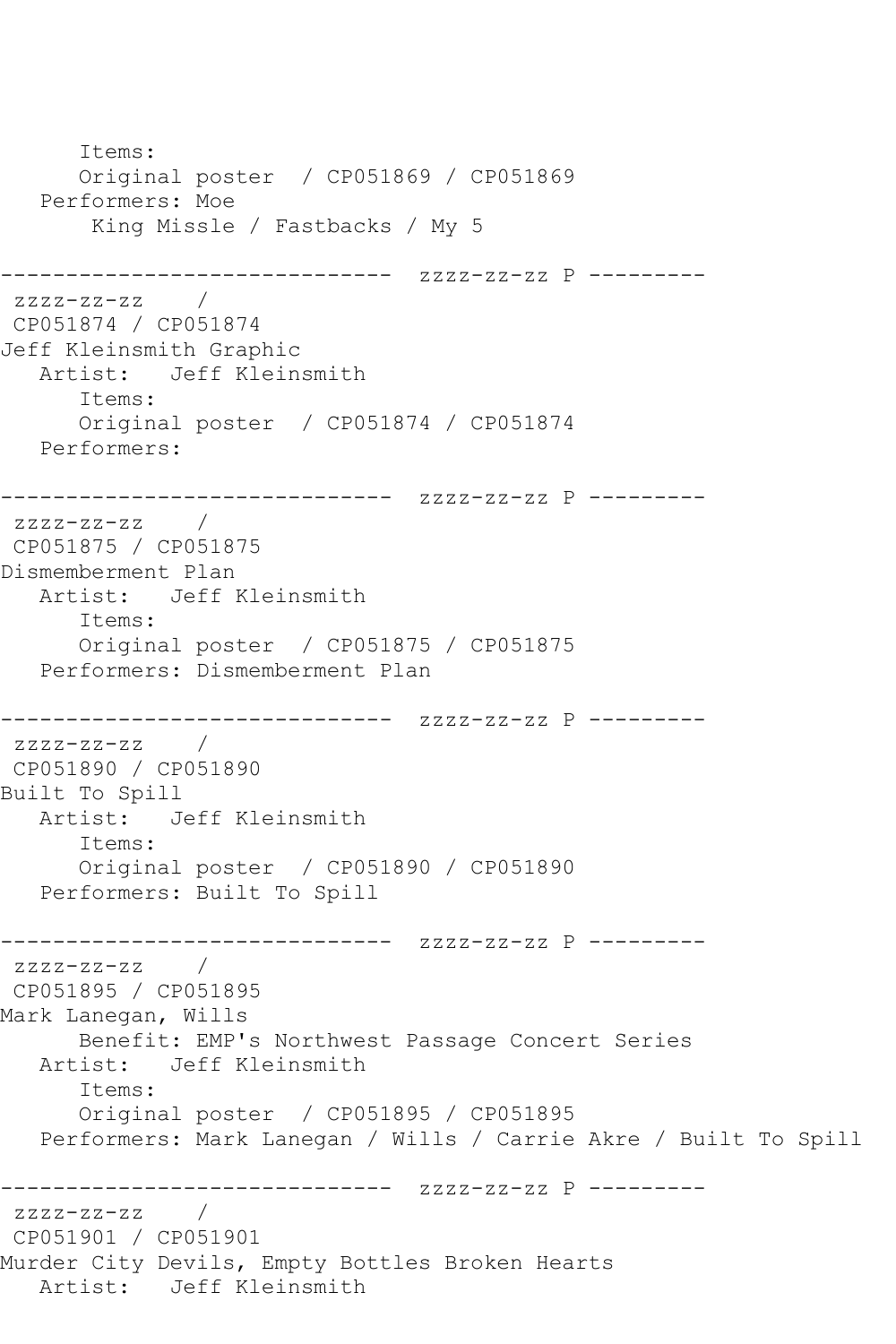Items: Original poster / CP051901 / CP051901 Performers: Murder City Devils / Empty Bottles Broken Hearts / Teenage Stars ------------------------------ zzzz-zz-zz P -------- zzzz-zz-zz / CP051903 / CP051903 Chavez, Modest Mouse Artist: Jeff Kleinsmith Items: Original poster / CP051903 / CP051903 Performers: Chavez / Modest Mouse / Fuck / Run On ------------------------------ zzzz-zz-zz P --------  $zzzz-zz-zz$  / CP051904 / CP051904 Nine Inch Nails Artist: Jeff Kleinsmith Items: Original poster / CP051904 / CP051904 Performers: Nine Inch Nails ------------------------------ zzzz-zz-zz P --------  $zzzz-zz-zz$  / CP051910 / CP051910 Sky Cries Mary, Elastic Pure Joy at RKCNDY - Seattle, WA Artist: Jeff Kleinsmith<br>Venue: RKCNDY Venue: Items: Original poster / CP051910 / CP051910 Performers: RKCNDY Sky Cries Mary / Elastic Pure Joy ------------------------------ zzzz-zz-zz P -------- zzzz-zz-zz / CP051923 / CP051923 Sub Pop Benefit: CMJ Music Marathon Artist: Jeff Kleinsmith Items: Original poster / CP051923 / CP051923 Performers: Sub Pop ------------------------------ zzzz-zz-zz P -------- zzzz-zz-zz / CP051924 / CP051924